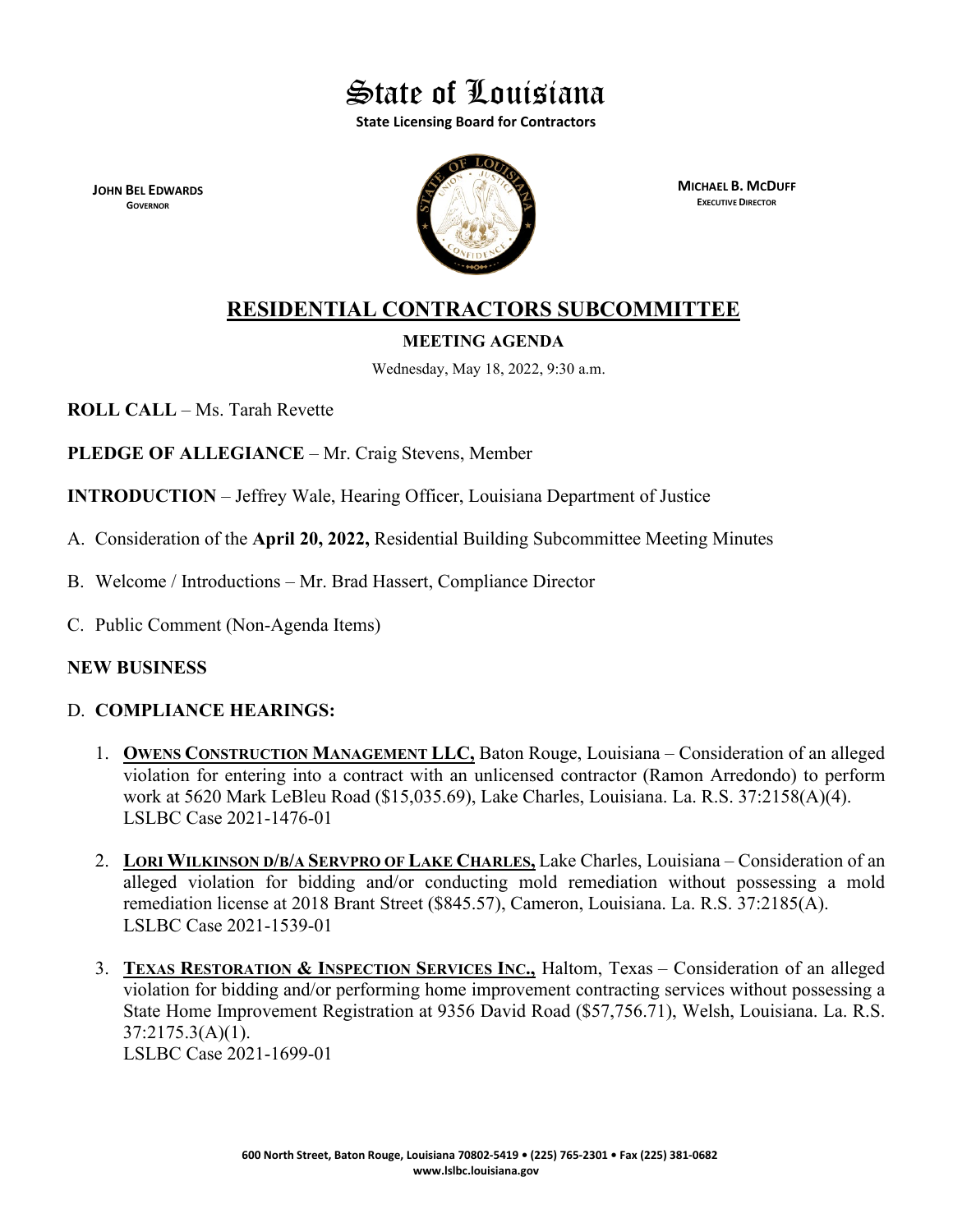- 4. **BIRD CREEK ROOFING AND CONSTRUCTION LLC,** Shreveport, Louisiana Consideration of an alleged violation for bidding and/or performing residential construction work without possessing a State Residential Building license at 608, 610 & 620 Warren Street (\$138,599.00), DeRidder, Louisiana. La. R.S. 37:2167(A). LSLBC Case 2021-1714-01
- 5. **ANTONIO JOSEPH D/B/A AFFORDABLE ROOFING,** Crowley, Louisiana– Consideration of an alleged violation for bidding and/or performing home improvement contracting services without possessing a State Home Improvement Registration at 1818 19<sup>th</sup> Street (\$16,033.09), Lake Charles, Louisiana. La. R.S. 37:2175.3(A)(1). LSLBC Case 2021-1726-01
- 6. **ELVIA CORINA RIVERA AND LUIS FERNANDO ARGUIJO D/B/A RIVERA CONSTRUCTION SERVICES,** Dallas, Texas – Consideration of an alleged violation for bidding and/or performing home improvement contracting services without possessing a State Home Improvement Registration at 5627 Lutte Tigre Lane (\$15,000.00), Lake Charles, Louisiana. La. R.S. 37:2175.3(A)(1). LSLBC Case 2021-1739-01
- 7. **A PLUS SILVA CONSTRUCTION INC.,** Marrero, Louisiana Consideration of an alleged violation for entering into a contract with an unlicensed contractor (Richard Zamora d/b/a All Out Construction & Design) to perform work at 1107 East Kent Drive (\$21,950.00), Sulphur, Louisiana. La. R.S. 37:2158(A)(4). LSLBC Case 2021-1799-02
- 8. **B & B CONSTRUCTION OF SOUTH LOUISIANA LLC,** Rayne, Louisiana Consideration of an alleged violation for bidding and/or performing home improvement contracting services without possessing a State Home Improvement Registration at 507 Philips Road (\$18,900.00), Westlake, Louisiana. La. R.S. 37:2175.3(A)(1). LSLBC Case 2021-0694-01
- 9. **DAVID BABCOCK D/B/A FIRST RESPONSE PROPERTY ADJUSTERS,** Bush, Louisiana Consideration of an alleged violation for bidding and/or performing home improvement contracting services without possessing a State Home Improvement Registration at 27436 Kings Farm Road (\$71,140.49), Kinder, Louisiana. La. R.S. 37:2175.3(A)(1). LSLBC Case 2021-0747-01
- 10. **DAVID BABCOCK D/B/A FIRST RESPONSE PROPERTY ADJUSTERS,** Bush, Louisiana– Consideration of an alleged violation for bidding and/or performing residential construction work without possessing a State Residential Building license at 26 Mulberry Road (\$96,908.82), Sulphur, Louisiana. La. R.S. 37:2167(A). LSLBC Case 2021-1620-01
- 11. **TERRY HESTER D/B/A GREEN ENERGY CAPITAL LLC,** Banks, Alabama– Consideration of an alleged violation for bidding and/or performing residential construction work without possessing a State Residential Building license at 1013 Francher Street (\$145,829.79), Vinton, Louisiana. La. R.S. 37:2167(A).

LSLBC Case 2021-1487-01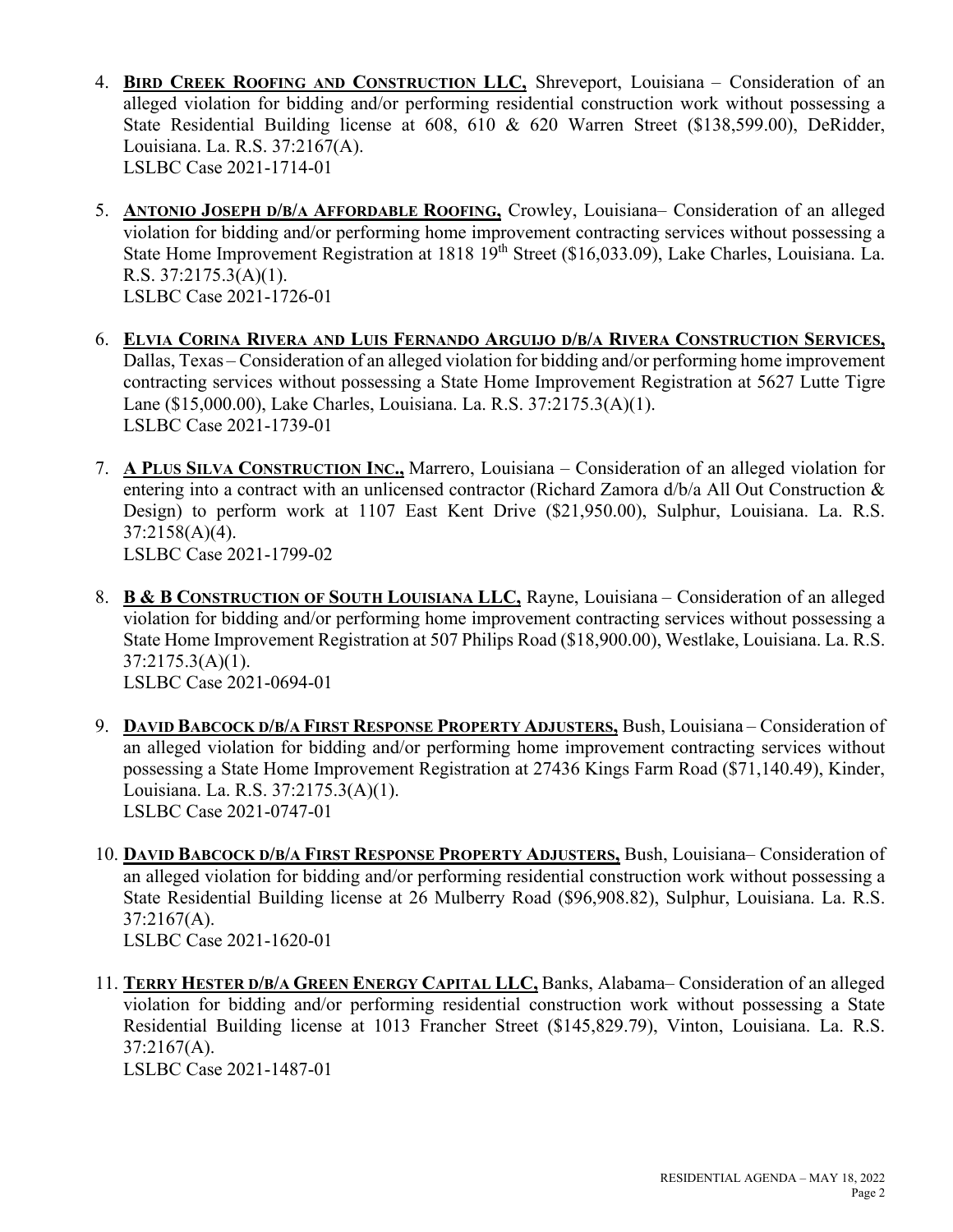- 12. **B.O.I CONSTRUCTION, LLC,** New Orleans, Louisiana– Consideration of an alleged violation for failure to maintain adequate records and provide such to the Board within 72 hours for 2545, 2546, and 2547 St. Peter Street (\$280,000.00), New Orleans, Louisiana. La. R.S. 37:2158(A)(3) and Rules and Regulations of the Board Section 135(A). LSLBC Case 2022-0022-01
- 13. **JOAQUIN DEL OLMO AKA DANIEL DEL OLMO,** Lafayette, Louisiana Consideration of an alleged violation for bidding and/or performing residential construction work without possessing a State Residential Building license at 100 Tasvo Trail (\$55,582.50), Lafayette, Louisiana. La. R.S.  $37:2167(A)$ . LSLBC Case 2021-0937-02
- 14. **JOAQUIN DEL OLMO AKA DANIEL DEL OLMO,** Lafayette, Louisiana Consideration of an alleged violation for bidding and/or performing residential construction work without possessing a State Residential Building license at 201 Tasvo Trail (\$58,655.25), Lafayette, Louisiana. La. R.S. 37:2167(A).

LSLBC Case 2021-0937-01

- 15. **B & T CONSTRUCTION AND HOME IMPROVEMENT, LLC,** Iowa, Louisiana Consideration of an alleged violation for bidding and/or performing residential construction work without possessing a State Residential Building license at 5350 Pheasent Lane (\$327,498.50), Lake Charles, Louisiana. La. R.S. 37:2167(A). LSLBC Case 2021-1817-01
- 16. **MICHAEL MORRIS JEFFERY D/B/A MIKE'S CONSTRUCTION,** Texarkana, Arkansas Consideration of an alleged violation for bidding and/or performing home improvement contracting services without possessing a State Home Improvement Registration at 15956 Highway 175 South (\$8,800.00), Mansfield, Louisiana. La. R.S. 37:2175.3(A)(1). LSLBC Case 2021-1358-01
- 17. **MARK WHITE D/B/A THE MOG CONSTRUCTION COMPANY LLC,** Vidalia, Louisiana Consideration of an alleged violation for bidding and/or performing home improvement contracting services without possessing a State Home Improvement Registration at 107 Canal Road (\$17,147.28), Winnsboro, Louisiana. La. R.S. 37:2175.3(A)(1). LSLBC Case 2021-1827-01
- 18. **JASON LANGLEY,** Hineston, Louisiana Consideration of an alleged violation for bidding and/or performing home improvement contracting services without possessing a State Home Improvement Registration at 28 Buck Terrell Road (\$9,825.00), Elmer, Louisiana. La. R.S. 37:2175.3(A)(1). LSLBC Case 2021-1586-01
- 19. **REDSTICK ROOFING SPECIALISTS LLC,** Baton Rouge, Louisiana Consideration of an alleged violation for failure to maintain workers compensation and/or general liability insurance as required. La. R.S. 37:2158(A)(3), Rules and Regulations of the Board Section 105(B). LSLBC Case 2021-2007-01

# E. **STATUTORY CITATIONS:**

|  | Company       | <b>Statutory</b><br>Citation | Citation<br>Payment |
|--|---------------|------------------------------|---------------------|
|  | Pablo Abundez | La. R.S. $37:2167(A)$        | \$500.00            |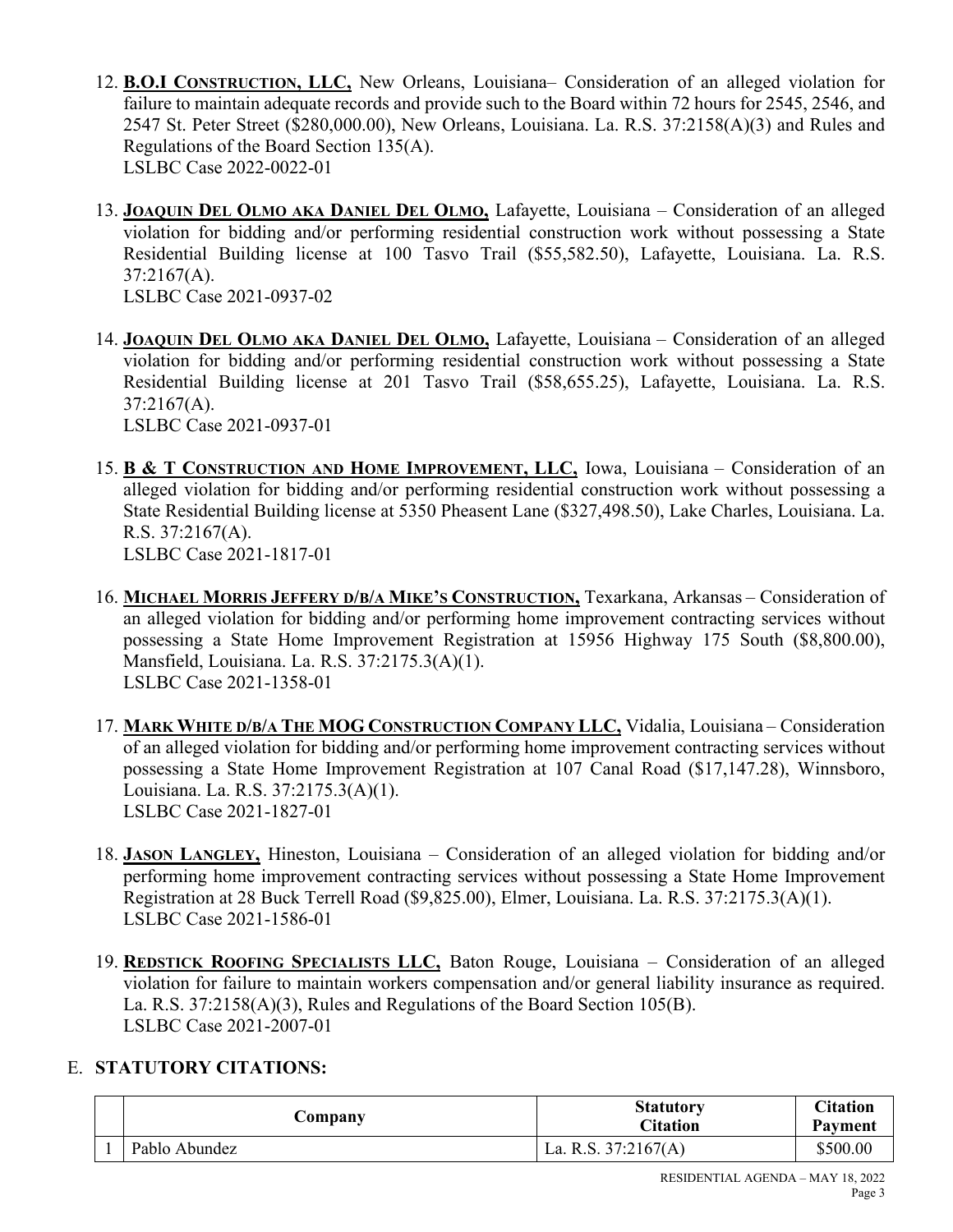| Patrick Construction Management & Design Studio LLC   La. R.S. 37:2175.3(A)(1) |                            | \$500.00 |
|--------------------------------------------------------------------------------|----------------------------|----------|
| Jerusalem Stone LLC                                                            | La. R.S. $37:2175.3(A)(1)$ | \$500.00 |
| Elegant Reflections, LLC of Texas                                              | La. R.S. $37:2167(A)$      | \$500.00 |
| Toad-Al Excavations, L.L.C.                                                    | La. R.S. $37:2167(A)$      | \$500.00 |
| Tag Environmental L.L.C.                                                       | La. R.S. $37:2167(A)$      | \$500.00 |

# F. **REQUESTS FOR REHEARING:**

1. **WILLIAM" BILL" WOMACK, JR. D/B/A AG CONCRETE,** Ponchatoula, Louisiana – Consideration of an alleged violation for bidding and/or performing home improvement contracting services without possessing a State Home Improvement Registration at 81259 Bright Penny Road (\$24,900.00), Bush, Louisiana. La. R.S. 37:2175.3(A)(1). LSLBC Case 2021-1042-01

# **February 16, 2022, Residential Subcommittee Meeting Minutes [excerpt]**

Ms. Morgan gave a summary of the allegations. No one was present on behalf of WILLIAM "BILL" WOMACK JR. D/B/A AG CONCRETE. Investigator Brad Hassert was called to the stand. Mr. Hassert and Carrie Morgan were sworn in. Mr. Hassert reviewed the exhibit packet and provided testimony to the board. Mr. Landreneau entered the exhibit packet into evidence and it was admitted. Mr. Morse made a motion to find WILLIAM "BILL" WOMACK JR. D/B/A AG CONCRETE to be in violation, to assess the maximum fine plus \$1000 in administrative costs and to issue a cease and desist order. Mr. Fine seconded. The motion passed.

2. **BILL WOMACK JR. D/B/A AG CONCRETE,** Ponchatoula, Louisiana – Consideration of an alleged violation for bidding and/or performing home improvement contracting services without possessing a State Home Improvement Registration at 23123 Highway 22 (\$21,610.00), Maurepas, Louisiana. La. R.S. 37:2175.3(A)(1).

LSLBC Case 2021-1827-01

### **February 16, 2022, Residential Subcommittee Meeting Minutes [excerpt]**

Ms. Morgan gave a summary of the allegations. No one was present on behalf of BILL WOMACK JR. D/B/A AG CONCRETE. Brad Hassert, Compliance Director, who was previously sworn, was called to the stand. Mr. Hassert reviewed the exhibit packet and provided testimony to the board. Mr. Landreneau entered the exhibit packet into evidence and it was admitted. Mr. Morse made a motion to find BILL WOMACK JR. D/B/A AG CONCRETE to be in violation, to assess the maximum fine plus \$1000 in administrative costs and to issue a cease and desist order. Mr. Fine seconded. The motion passed.

3. **MECHLEB BUILDERS, LLC,** Baton Rouge, Louisiana – Consideration of alleged violations for entering into contracts with unlicensed contractors (Fair Rate Plumbing LLC, Ruben Barron, and Estaban Sandoval) to perform work at 3010 Autumn Leaf Parkway (\$104,956.20), Baton Rouge, Louisiana. La. R.S. 37:2158(A)(4), 3 counts.

LSLBC Case 2021-0795-01

# **March 16, 2022, Residential Subcommittee Meeting Minutes [excerpt]**

Ms. Evans gave a summary of the allegations. No one was present on behalf of MECHLEB BUILDERS, LLC. Investigator Brad Hassert, who was previously sworn, was called to the stand. Mr. Hassert reviewed the exhibit packet and provided testimony to the board. Mr. Landreneau entered the exhibit packet into evidence and it was admitted. Mr. Fine made a motion to find MECHLEB BUILDERS, LLC to be in violation, to assess the maximum fine plus \$1000 in administrative costs and to issue a cease and desist order. Mr. Manceaux seconded. The motion passed. Ms. Evans gave a summary of the allegations.

4. **COPPER ROOFING, LLC,** Columbus, Georgia – Consideration of an alleged violation for bidding and/or performing home improvement contracting services without possessing a State Home Improvement Registration at 6880 Jefferson Highway (\$47,918.24), Harahan, Louisiana. La. R.S. 37:2175.3(A)(1).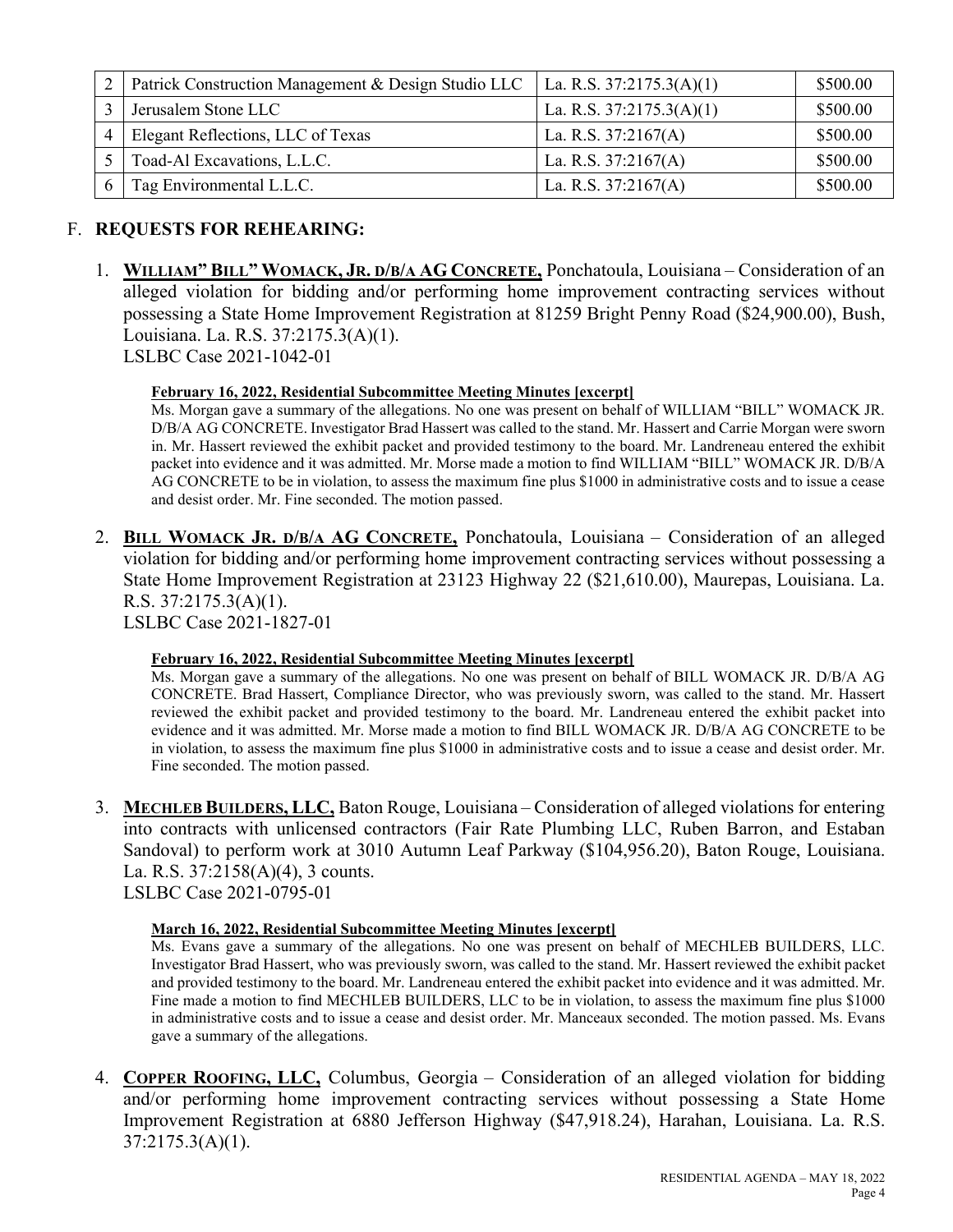#### **April 20, 2022, Residential Subcommittee Meeting Minutes [excerpt]**

Ms. Morgan gave a summary of the allegations. No one was present on behalf of COPPER ROOFING, LLC. Investigator Brad Hassert, who was previously sworn, was called to the stand. Mr. Hassert reviewed the exhibit packet and provided testimony to the board. Mr. Landreneau entered the exhibit packet into evidence and it was admitted. Mr. Morse made a motion to find COPPER ROOFING, LLC to be in violation, to assess the maximum fine plus \$1000 in administrative costs and to issue a cease and desist order. Mr. Fine seconded. The motion passed.

5. **COPPER ROOFING, LLC,** Columbus, Georgia – Consideration of an alleged violation for bidding and/or performing home improvement contracting services without possessing a State Home Improvement Registration at 1400 Highway 654 (\$63,774.00), Gheens, Louisiana. La. R.S. 37:2175.3(A)(1).

LSLBC Case 2022-0186-01

#### **April 20, 2022, Residential Subcommittee Meeting Minutes [excerpt]**

Ms. Morgan gave a summary of the allegations. No one was present on behalf of COPPER ROOFING, LLC. Investigator Brad Hassert, who was previously sworn, was called to the stand. Mr. Hassert reviewed the exhibit packet and provided testimony to the board. Mr. Landreneau entered the exhibit packet into evidence and it was admitted. Mr. Morse made a motion to find COPPER ROOFING, LLC to be in violation, to assess the maximum fine plus \$1000 in administrative costs and to issue a cease and desist order. Mr. Fine seconded. The motion passed.

6. **GRACHELLE FONTENOT D/B/A KINDER ROOFING AND CONSTRUCTION,** Lake Charles, Louisiana – Consideration of an alleged violation for bidding and/or performing home improvement contracting services without possessing a State Home Improvement Registration at 774 Andrew Mouhot Road (\$8,970.00), Ragley, Louisiana. La. R.S. 37:2175.3(A)(1). LSLBC Case 2021-0133-01

#### **February 16, 2022, Residential Subcommittee Meeting Minutes [excerpt]**

Ms. Morgan gave a summary of the allegations. No one was present on behalf of GRACHELLE FONTENOT D/B/A KINDER ROOFING AND CONSTRUCTION. Brad Hassert, Compliance Director, who was previously sworn, was called to the stand. Mr. Hassert reviewed the exhibit packet and provided testimony to the board. Mr. Landreneau entered the exhibit packet into evidence and it was admitted. Mr. Fine made a motion to find GRACHELLE FONTENOT D/B/A KINDER ROOFING AND CONSTRUCTION to be in violation, to assess the maximum fine plus \$1000 in administrative costs and to issue a cease and desist order. Ms. Adams seconded. The motion passed

- G. Consideration of additional classifications for residential licenses as listed and attached to the agenda. (Page 6)
- H. Consideration of residential applications as listed and attached to the agenda. (Pages 7-12)
- I. Consideration of home improvement applications as listed and attached to the agenda. (Pages 13-20)

# **ADJOURNMENT**

\*Licenses/Registrations issued once all requirements were met.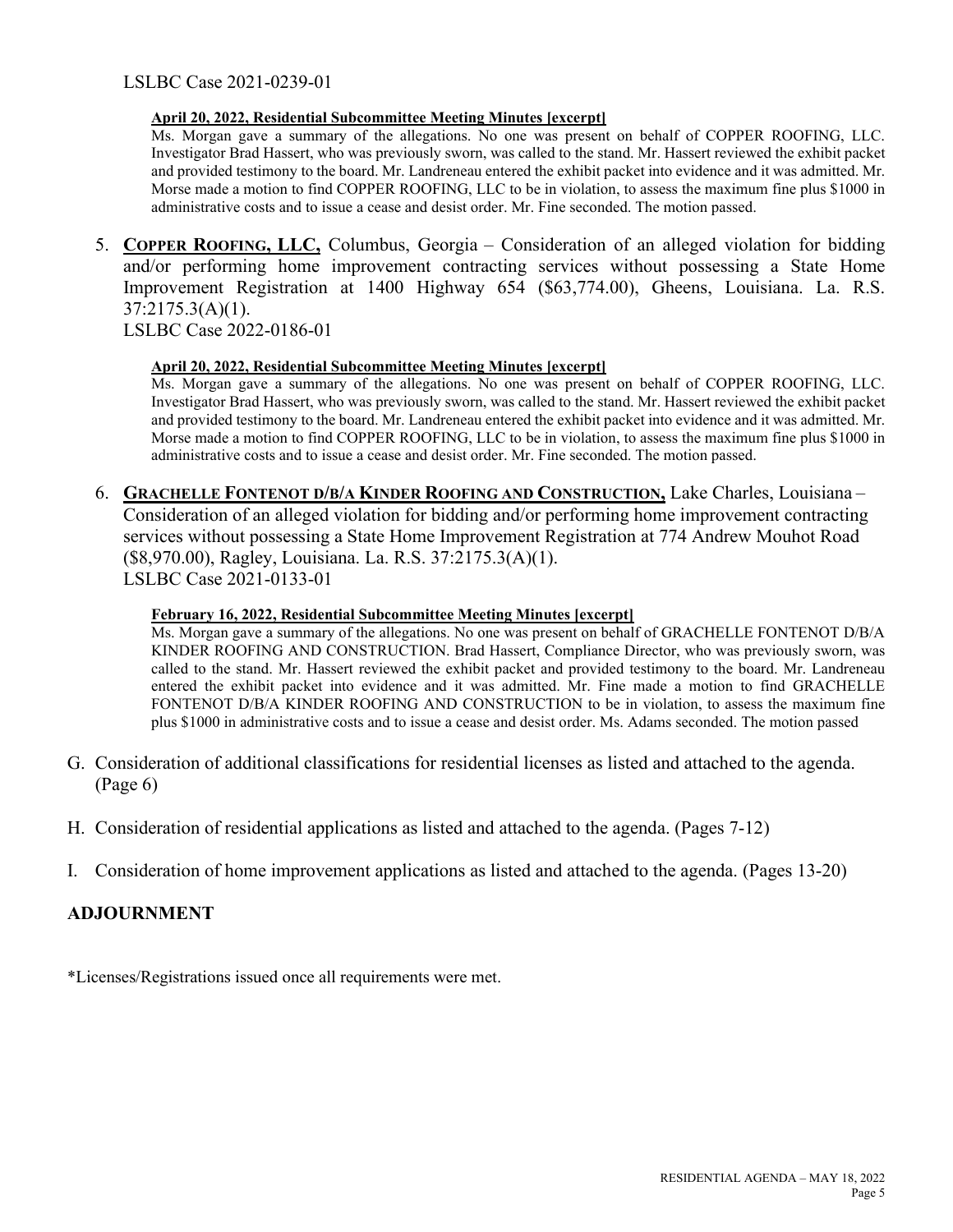#### **ADDITIONAL CLASSIFICATIONS FOR RESIDENTIAL LICENSES** (PENDING ALL REQUIREMENTS BEING MET)

*COMPANY NAME/CLASSIFICATION LIC. NO.*

FHR CONSTRUCTION LLC 886296 1411 W. Sidney St., Gonzales, LA 70737 RESIDENTIAL FRAMING (SUBCONTRACT LABOR ONLY)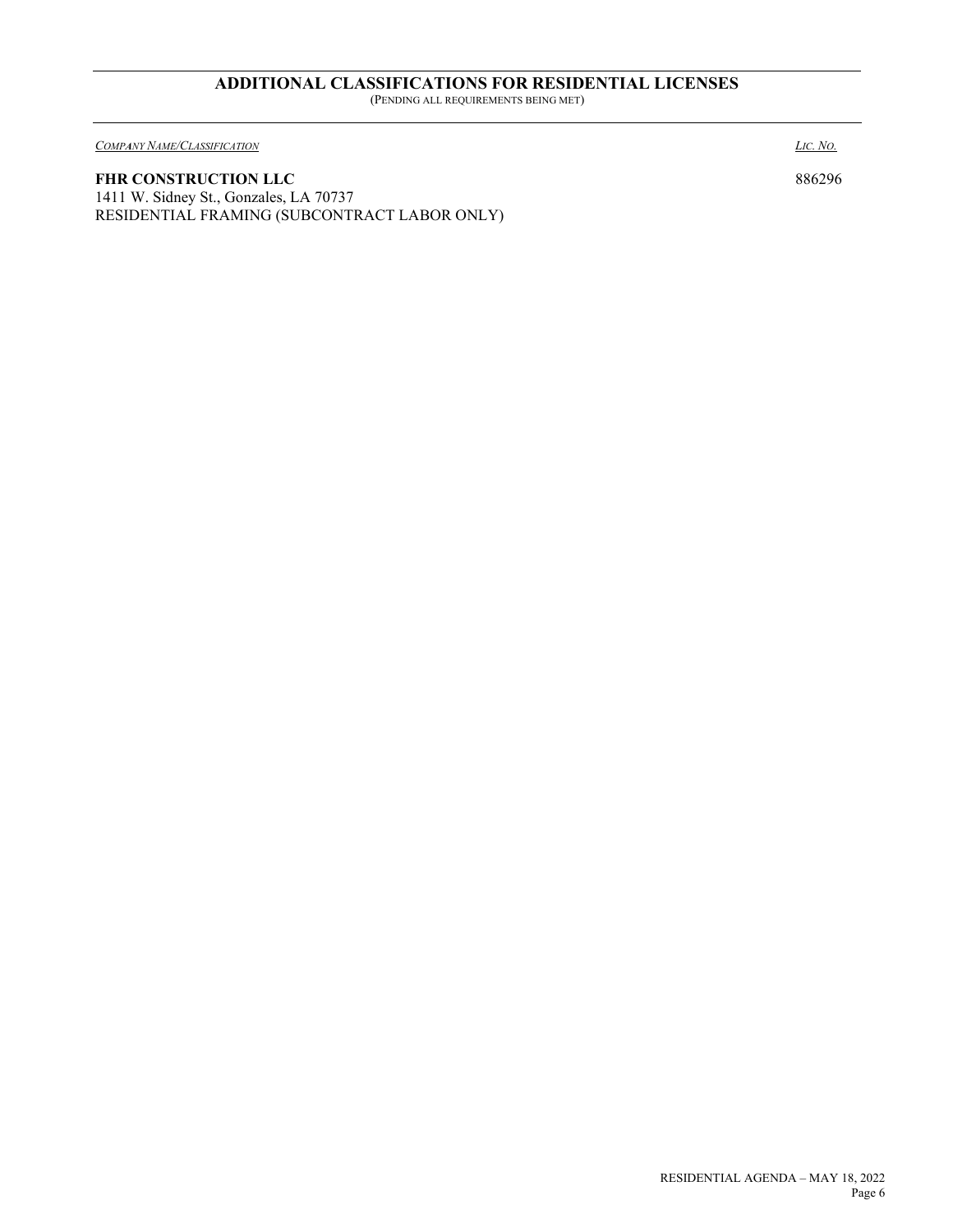#### **RESIDENTIAL APPLICATIONS FOR LICENSE** (PENDING ALL REQUIREMENTS BEING MET)

*COMPANY NAME*

**\*504 RESTORATIONS, LLC** 10 W. 24th Street, Unit A, Kenner, LA 70062 RESIDENTIAL BUILDING CONTRACTOR

**AQUAMARINE POOLS OF BEAUMONT LLC** 21775 IH-10, Vidor, TX 77662 RESIDENTIAL SWIMMING POOLS

**ASHFORD PROPERTY MANAGEMENT, L.L.C.** 2528 Santa Rosa, Lake Charles, LA 70611

RESIDENTIAL BUILDING CONTRACTOR

**AT MASONRY CONTRACTORS, LLC** 61746 Bremermann Rd., Lacombe, LA 70445 RESIDENTIAL MASONRY/STUCCO (SUBCONTRACT LABOR ONLY)

**B & T CONSTRUCTION AND HOME IMPROVEMENT, LLC** 7001 Rue Renard Rouge Road, Iowa, LA 70647 RESIDENTIAL BUILDING CONTRACTOR

**\*BACKWOODS FABRICATORS AND FOUNDATION SPECIALTIES, INC.** 591 Efferson Ln., Greensburg, LA 70441 RESIDENTIAL BUILDING CONTRACTOR

**BOURQUE BUILDS LLC** 2064 Meche Rd., Rayne, LA 70578 RESIDENTIAL BUILDING CONTRACTOR

**BOYNTON BRICK AND TILE LLC** 10434 Jefferson Hwy. Apt. F, Baton Rouge, LA 70809 RESIDENTIAL BUILDING CONTRACTOR

**BROUSSARD, TIA** 1717 Deslonde St., New Orleans, LA 70117 RESIDENTIAL BUILDING CONTRACTOR

**\*BUILD COMMERCIAL CONSTRUCTION, LLC** 773 Old Hammond Highway Suite B-1, Baton Rouge, LA 70809 RESIDENTIAL BUILDING CONTRACTOR

**CADE INVESTMENTS L.C.** 315 BENGAL RD. #A, New Orleans, LA 70123 RESIDENTIAL BUILDING CONTRACTOR

**CASTILLO FRAMING LLC** 1313 S Darla Ave., Gonzales, LA 70737 RESIDENTIAL FRAMING

**CHAMPION AQUATICS LLC** PO Box 267, Mathews, LA 70375 RESIDENTIAL SWIMMING POOLS

**CITIES BUILDER, LLC** John McKnight, 7515 Jefferson Hwy, Suite #320, Baton Rouge, LA 70806 RESIDENTIAL BUILDING CONTRACTOR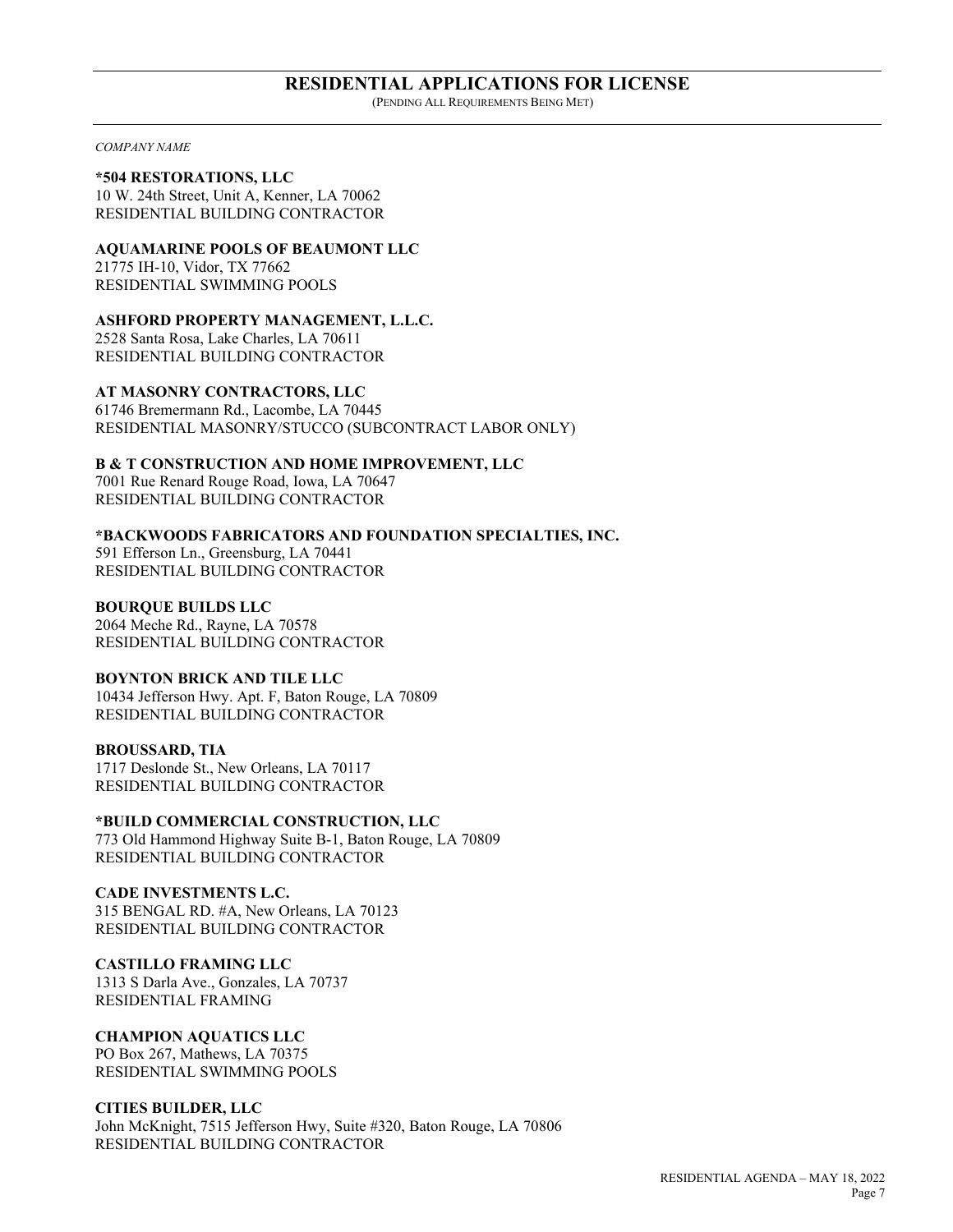#### **\*CYPRESS BUILDING CONSERVATION, LLC**

614 Gravier Street, New Orleans, LA 70130 RESIDENTIAL BUILDING CONTRACTOR

#### **\*DANIEL PASTRANA CONSTRUCTION LLC**

2281 Barataria Blvd., Marrero, LA 70072 RESIDENTIAL BUILDING CONTRACTOR

#### **DERRICK'S MASONRY L.L.C.**

4253 Simon Rd., Crowley, LA 70526 RESIDENTIAL MASONRY/STUCCO (SUBCONTRACT LABOR ONLY)

#### **DICKSON, JAMES SCOTT JR.**

100 Slippery Falls Dr., Bossier City, LA 71112 RESIDENTIAL BUILDING CONTRACTOR

#### **DUSHI INC.**

3632 Napoleon Ave., New Orleans, LA 70125 RESIDENTIAL BUILDING CONTRACTOR

#### **\*ECO CONSTRUCTION, LLC**

200 Medalist Ave., Lafayette, LA 70506 RESIDENTIAL BUILDING CONTRACTOR

#### **EL BUILDERS LLC**

4400-A Ambassador Caffery Pkwy., #317, Lafayette, LA 70508 RESIDENTIAL BUILDING CONTRACTOR

# **\*EMKAY CONTRACTORS AND RENOVATION LLC**

10338 Celtic Dr Apt 12, Baton Rouge, LA 70809 RESIDENTIAL BUILDING CONTRACTOR

### **FIVE STAR ROOFING AND EXTERIORS, LLC**

7929 Roscow Road, Red Bud, IL 62278 RESIDENTIAL ROOFING

#### **FLOORS N MORE LLC**

321 Stoneridge Drive, Duson, LA 70529 RESIDENTIAL BUILDING CONTRACTOR

# **FORD CONSULTING LLC**

53 Woodlake Blvd., Kenner, LA 70065 RESIDENTIAL BUILDING CONTRACTOR

### **HALLS INDUSTRIAL LLC**

153 ICI Lane, Garyville, LA 70051 RESIDENTIAL BUILDING CONTRACTOR

#### **HENDERSON, MARIO**

2317 Tyler Street, Kenner, LA 70062 RESIDENTIAL BUILDING CONTRACTOR

### **HIVE SERVICE GROUP, L.L.C.**

5023 Camp Street, New Orleans, LA 70115 RESIDENTIAL BUILDING CONTRACTOR

### **HOLLIDAY'S HOME BUILDER LLC**

9510 Highway 959, Slaughter, LA 70777 RESIDENTIAL BUILDING CONTRACTOR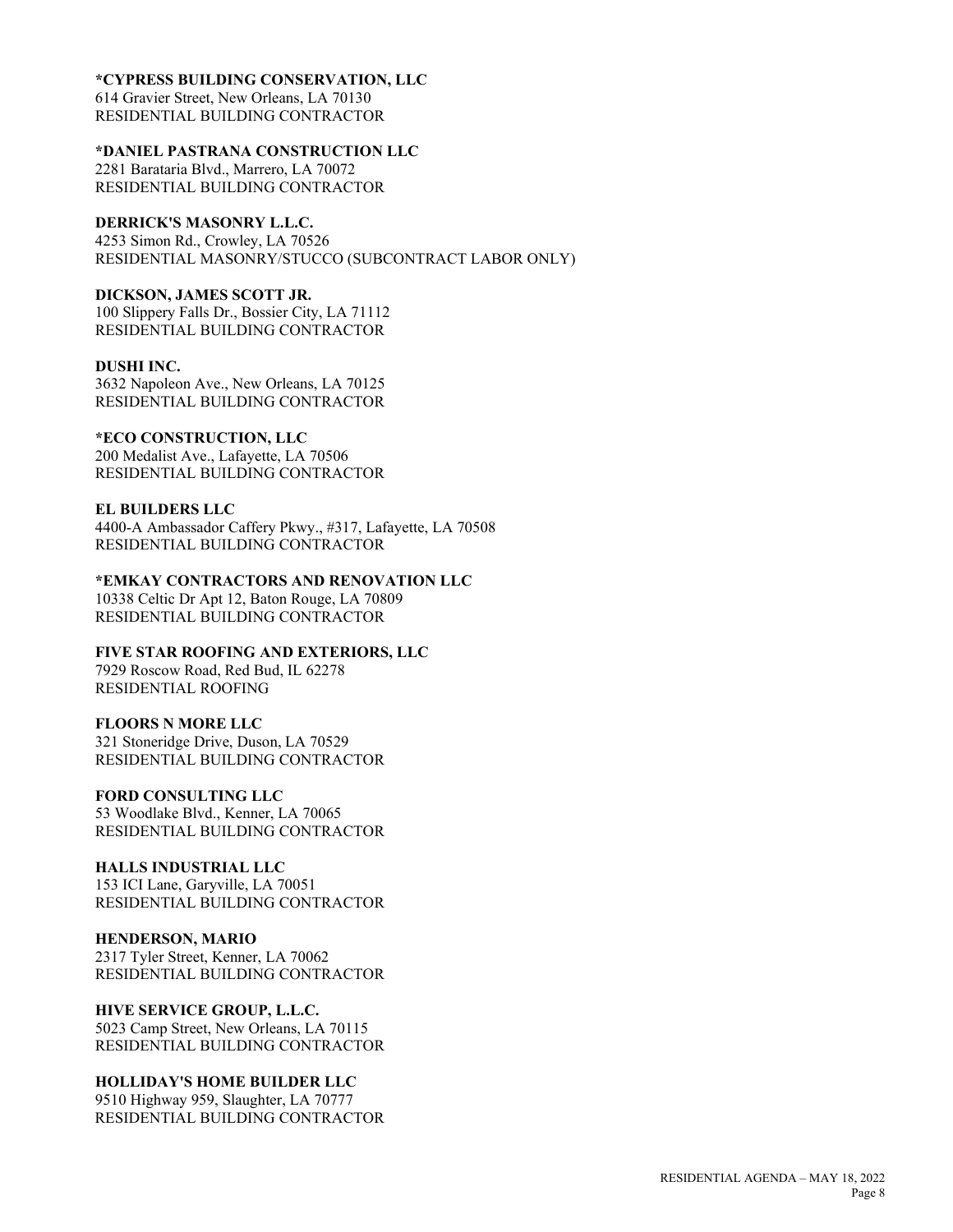#### **HOMEWAY UNITED LLC**

13481 Adam Templet Rd., Gonzales, LA 70737 RESIDENTIAL ROOFING (SUBCONTRACT LABOR ONLY)

#### **INTEGRATED COMMERCIAL CONTRACTORS, LLC**

2007 Esplanade Avenue, New Orleans, LA 70116 RESIDENTIAL BUILDING CONTRACTOR

#### **ISA BUILDERS LLC**

420 Realty Dr. Ste A., Gretna, LA 70056 RESIDENTIAL BUILDING CONTRACTOR

# **J. V. EBENEZER CONSTRUCTION LLC**

2875 Kaylin Dr., Shreveport, LA 71118 RESIDENTIAL BUILDING CONTRACTOR

#### **JACOB CONSTRUCTION, LLC**

556 Deerfield Rd., Gretna, LA 70056 RESIDENTIAL BUILDING CONTRACTOR

#### **JOHNSON, TYRONE JR.**

2536 Dolores Dr., Marrero, LA 70072 RESIDENTIAL BUILDING CONTRACTOR

#### **JUST 1 CONSTRUCTION, LLC**

4371 Northlake Blvd, Ste. 116, Palm Beach Gardens, FL 33410 RESIDENTIAL BUILDING CONTRACTOR

#### **LA CONSTRUCTION AND RENOVATION LLC** 10028 HWY 937, Saint Amant, LA 70774 RESIDENTIAL BUILDING CONTRACTOR

#### **\*LAFAYETTE CONSTRUCTION LLC**

1003 W University Ave, Lafayette, LA 70506 RESIDENTIAL BUILDING CONTRACTOR

#### **LANDAVERDE, JOSE ABERLARDO**

304 Audubon Ave., Sulphur, LA 70663 RESIDENTIAL FOUNDATIONS (SUBCONTRACT LABOR ONLY)

#### **LARMORE, MATTHEW LEOWEN JR.**

711 Williams Ave., Houma, LA 70364 RESIDENTIAL BUILDING CONTRACTOR

#### **LEON BUILDERS LLC**

506 Sawmill Rd., Amite, LA 70422 RESIDENTIAL BUILDING CONTRACTOR

#### **LEVU INVESTMENTS LLC**

38 Lake Elizabeth Ct., Harvey, LA 70058 RESIDENTIAL BUILDING CONTRACTOR

#### **\*LINCOLN BUILDERS OF BATON ROUGE, INC.**

11567 Mercantile Drive, Baton Rouge, LA 70809 RESIDENTIAL BUILDING CONTRACTOR

#### **LOS RAMOS BROTHERS LLC**

8044 President Drive, Baton Rouge, LA 70817 RESIDENTIAL FOUNDATIONS (SUBCONTRACT LABOR ONLY)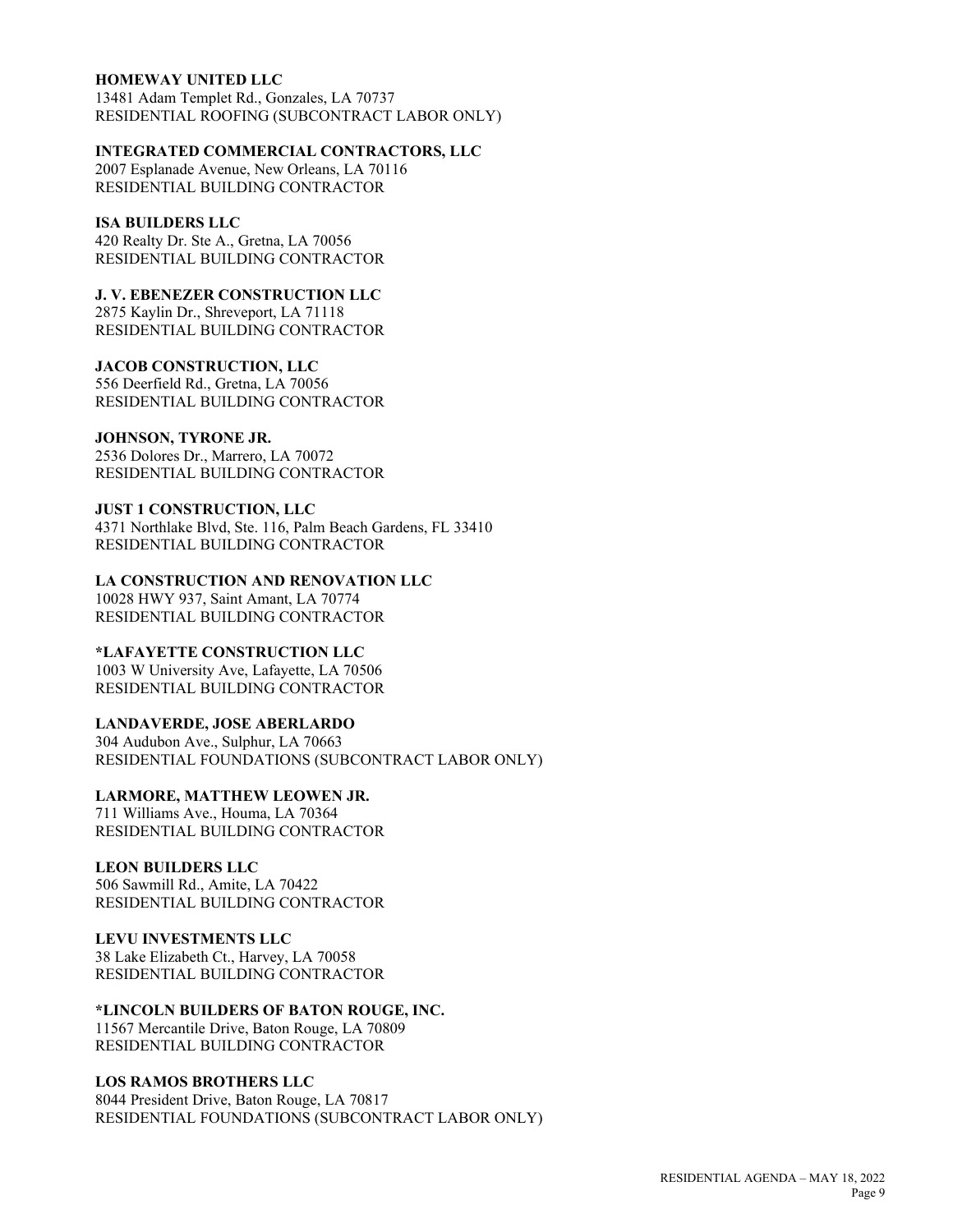#### **M2M QAPITAL MANAGEMENT & DEVELOPMENT LLC**

14241 Coursey Blvd Suite A-12 #373, Baton Rouge, LA 70817 RESIDENTIAL BUILDING CONTRACTOR

#### **MASTER PRO CONSTRUCTION LLC**

12339 Oneal Rd., Gonzales, LA 70737 RESIDENTIAL FOUNDATIONS (SUBCONTRACT LABOR ONLY); RESIDENTIAL FRAMING (SUBCONTRACT LABOR ONLY); RESIDENTIAL MASONRY/STUCCO (SUBCONTRACT LABOR ONLY); RESIDENTIAL ROOFING (SUBCONTRACT LABOR ONLY)

#### **\*MATHEWS PROJECT SOLUTIONS LLC**

3723 Ashton Drive, Destrehan, LA 70047 RESIDENTIAL BUILDING CONTRACTOR

#### **MATT K COMPANIES LLC**

262 Citrus Rd., New Orleans, LA 70123 RESIDENTIAL BUILDING CONTRACTOR

#### **MAYA CONSTRUCTION DEVELOPMENT**

12152 Trask Ave, Spc. 29, Garden Grove, CA 92843 RESIDENTIAL BUILDING CONTRACTOR

#### **MCNEMAR CONST CO LLC**

18934 Tresaunce Ct., Baton Rouge, LA 70817 RESIDENTIAL BUILDING CONTRACTOR

#### **MICHAEL AMEDEO CONSTRUCTION GROUP LLC**

318 Supercharge Dr., Thibodaux, LA 70301 RESIDENTIAL BUILDING CONTRACTOR

#### **MIRACLE 10 GROUP LLC**

3330 Toledano, New Orleans, LA 70125 RESIDENTIAL BUILDING CONTRACTOR

#### **MIXON ROOFING AND WATERPROOFING L.L.C.**

776 Arkansas Plant Rd., Dubach, LA 71235 RESIDENTIAL BUILDING CONTRACTOR; RESIDENTIAL ROOFING

#### **MOCARSKI, MICHAEL**

501 Hector Ave., Metairie, LA 70005 RESIDENTIAL BUILDING CONTRACTOR

### **\*MOUCH'S CABINETRY LLC**

3126 CATTLE LANE, Addis, LA 70710 RESIDENTIAL BUILDING CONTRACTOR

### **NEXT GEN CONSTRUCTION LLC**

125 Oak Ridge Dr., Benton, LA 71006 RESIDENTIAL BUILDING CONTRACTOR

#### **OLIVEIRA'S CONSTRUCTION, LLC**

1300 Wellington Dr., Baton Rouge, LA 70815 RESIDENTIAL BUILDING CONTRACTOR

#### **PAC VENTURES INC**

17637 General Forrest Ave., Baton Rouge, LA 70817 RESIDENTIAL SWIMMING POOLS

#### **PHILIP MOSER ASSOCIATES, INC.**

15256 South Harrell's Ferry Road, Baton Rouge, LA 70816 RESIDENTIAL BUILDING CONTRACTOR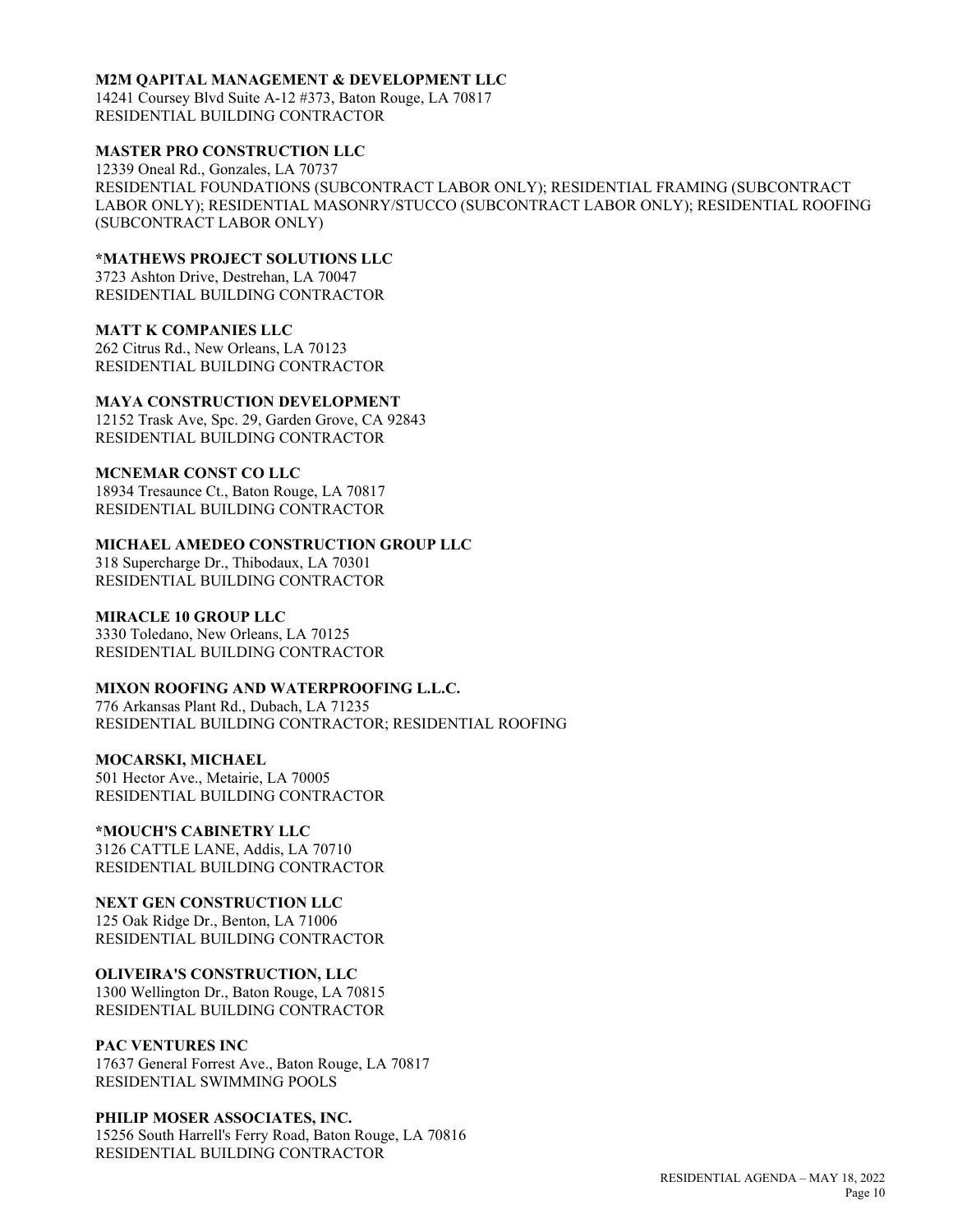#### **PHOENIX CONSTRUCTION AND MECHANICAL SERVICES, LLC**

277 Sugar Land St., Houma, LA 70364 RESIDENTIAL BUILDING CONTRACTOR

#### **\*PREMIER POOL DEPOT, LLC**

122 Grove Street, Lake Charles, LA 70601 RESIDENTIAL BUILDING CONTRACTOR; RESIDENTIAL SWIMMING POOLS

#### **PRIME EXTERIORS LLC**

11913 Shades Creek Dr., Cottondale, AL 35453 RESIDENTIAL ROOFING

# **PROGRESSIVE DEVELOPMENT SERVICE LLC**

P.O. Box 13233, New Orleans, LA 70185 RESIDENTIAL BUILDING CONTRACTOR

#### **PROMAX CONSTRUCTION LLC**

111 Magnolia Crossing, Bossier City, LA 71111 RESIDENTIAL BUILDING CONTRACTOR

### **PROSOLAR GROUP LLC**

1100 West Oakland Park Blvd #8, Wilton Manors, FL 33311 RESIDENTIAL BUILDING CONTRACTOR; RESIDENTIAL ROOFING

### **RAMAA ELECTRICAL & CONSTRUCTION, LLC**

1504 N Atlanta St., Metairie, LA 70003 RESIDENTIAL BUILDING CONTRACTOR

#### **RAMASHCO LLC**

2434 Allen St., New Orleans, LA 70119 RESIDENTIAL BUILDING CONTRACTOR

### **RELIABLE ROOFING & RETRO FIT LLC**

12441 Chandler Blvd., Valley Village, CA 91607 RESIDENTIAL ROOFING

### **REVITALIZING NEW ORLEANS, LLC**

1500 Lafayette Street Suite 120, Gretna, LA 70053 RESIDENTIAL BUILDING CONTRACTOR

### **ROMERO FRAMING LLC**

41045 Nellie St., Gonzales, LA 70737 RESIDENTIAL FRAMING (SUBCONTRACT LABOR ONLY)

### **\*RPM LOUISIANA, LLC**

PO Box 2093, Mandeville, LA 70471 RESIDENTIAL BUILDING CONTRACTOR

### **\*SCHILD CONSTRUCTION LLC**

141 Robert E. Lee, #144, New Orleans, LA 70124 RESIDENTIAL BUILDING CONTRACTOR

#### **STORM GROUP PROPERTY SERVICES, INC.** PO Box 10468, Conway, AR 72034 RESIDENTIAL BUILDING CONTRACTOR

### **TECTONICS DESIGN & BUILD LLC**

1200 Orange St., New Orleans, LA 70130 RESIDENTIAL BUILDING CONTRACTOR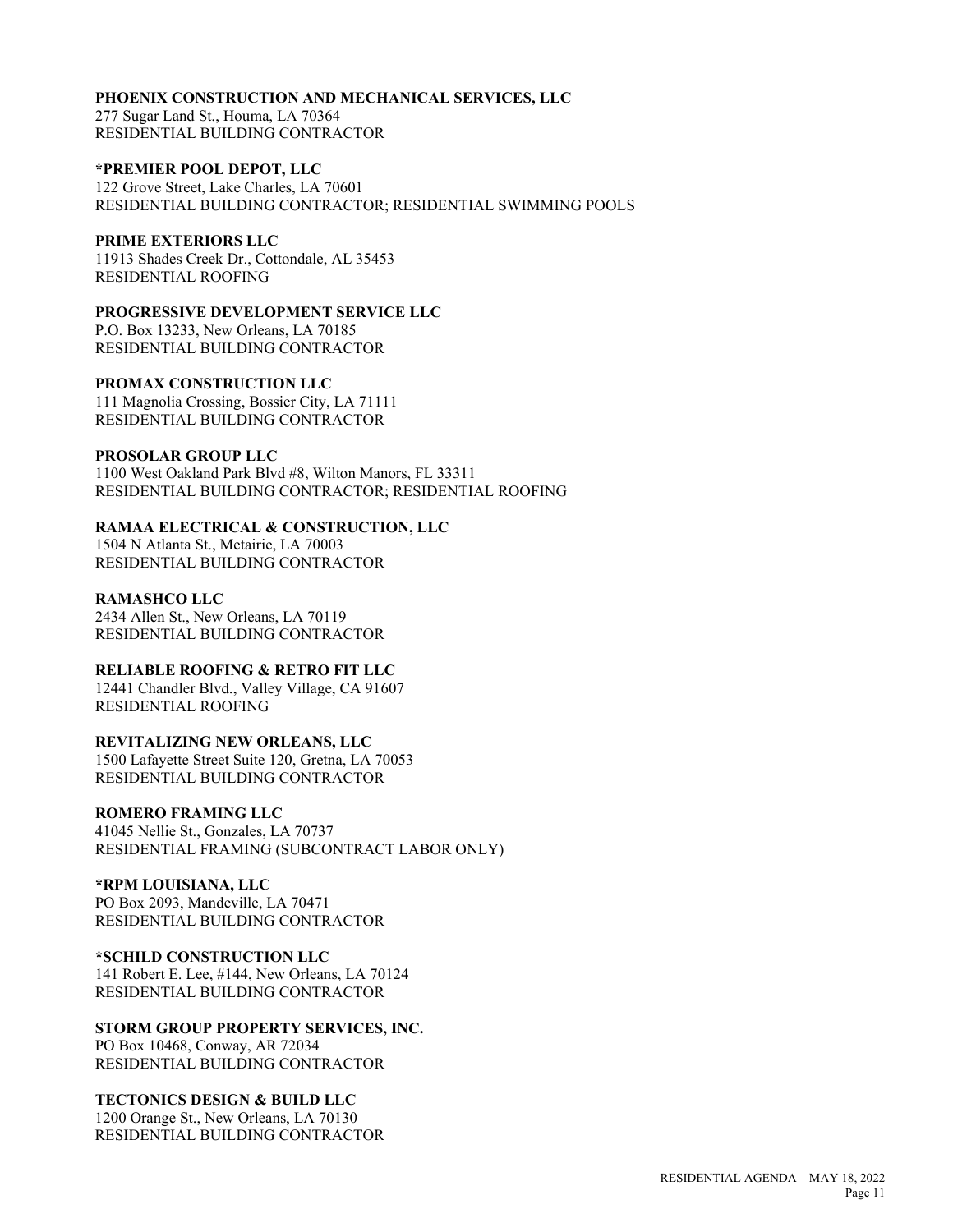### **TEXAS ROOF SUPPORT LLC**

3100 Michele Court, Weatherford, TX 76088 RESIDENTIAL BUILDING CONTRACTOR; RESIDENTIAL ROOFING

#### **TILTON PROPERTIES LLC**

2525 Robert St., New Orleans, LA 70115 RESIDENTIAL BUILDING CONTRACTOR

# **TOTEM CONSTRUCTION, LLC**

9655 Perkins Rd, Ste. C-142, Baton Rouge, LA 70810 RESIDENTIAL BUILDING CONTRACTOR

#### **W.C. & CO LLC**

206 8Th Avenue, Franklinton, LA 70438 RESIDENTIAL BUILDING CONTRACTOR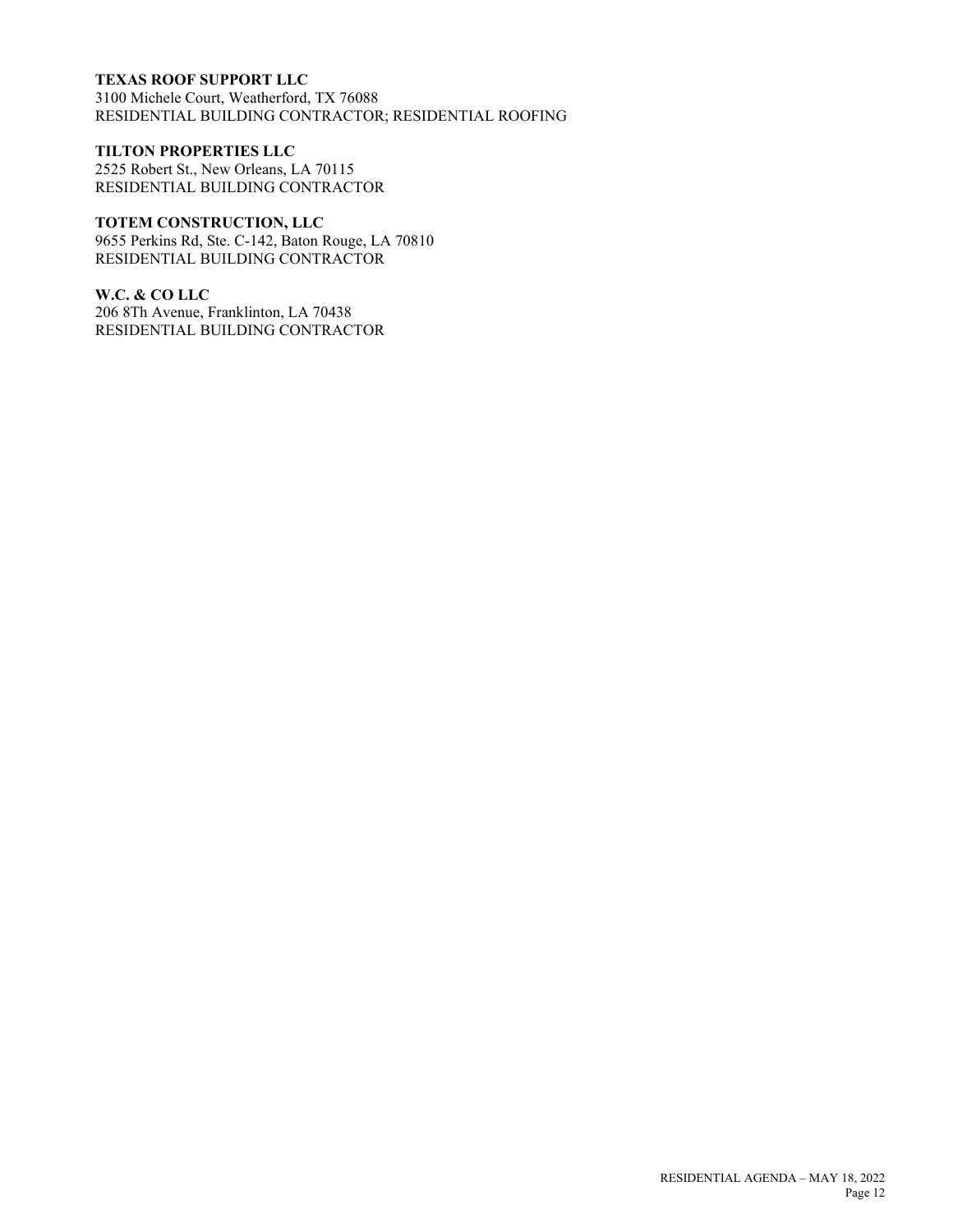#### *COMPANY NAMES*

**2C DEVELOPMENTS, L.L.C.** 120 N. Union St., Opelousas, LA 70570

**4-M SERVICES OF ACADIANA, LLC** 124 Timberland Ridge Blvd., Lafayette, LA 70507

**A & E INSULATION AND FIREPLACE, L.L.C.**

6656 Highway 190 West, Port Allen, LA 70767

**\*A & J ROOFING & REMODELING LLC** 2611 Albany St., Kenner, LA 70062

**\*A&M HOME IMPROVEMENT LLC** 100 Cheyenne Drive, Unit 6, Scott, LA 70583

**\*ACADIANA FENCES & MORE LLC** 231 E. Etienne Rd., Maurice, LA 70555

**ACHORD, RANDALL LANE** 886 Old River Road, Natchitoches, LA 71457

**\*ALL SEASONS WINDOW & DOOR MANUFACTURING, INC.** 400 Ambassador Row, Longview, TX 75604

**ALREADY CONSTRUCTION LLC** 3823 Kings Canyon Dr N., Baton Rouge, LA 70814

**AL'S CONTRACTING LLC** P O Box 2808, Marrero, LA 70073

**\*ARRIOLA HOME SERVICE LLC** 6421 Eads St, New Orleans, LA 70122

**B & R COMPLETE HOME MAINTENANCE, LLC** 4850 Edgerly Rd., Dequincy, LA 70633

**B.B.C.G.** 2036 Wooddale Blvd Ste M., Baton Rouge, LA 70806

**BAZLEY, ELIZABETH** 894 Water Tower Way #313, Lake Worth, FL 33462

**\*BLANCO, CLYDE** 435 Brown Ave., Harvey, LA 70058

**\*BLUE WAVE POOLS INC.** 26384 Wax Rd Unit 70, Denham Springs, LA 70726

**\*BRANCH HOUSE CONSTRUCTION LLC** 5001 Read Blvd. New Orleans, LA 70127

**\*BRASH INDUSTRIES, LLC** 81171 Modica Lane, Covington, LA 70435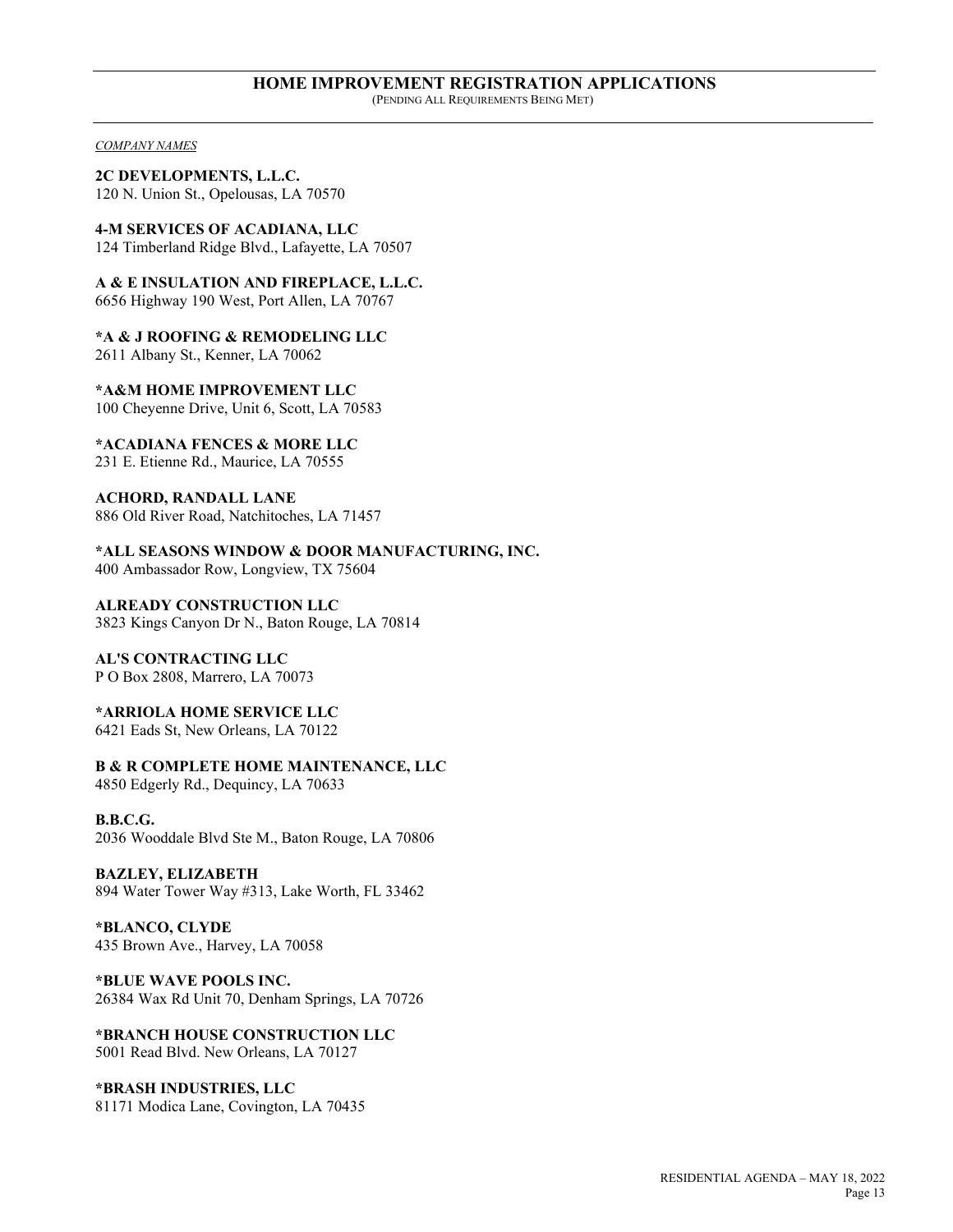#### **BRUNSON TRUCKING AND EXCAVATING, LLC**

403 Old Plain Dealing Road, Benton, LA 71006

**BUDDY'S CARPENTRY, LLC** 24575 Rester Road, Picayune, MS 39466

**C & S DEVILLE HOME IMPROVEMENT LLC** P.O Box 159, Mittie, LA 70654

**\*C&M HOME RENOVATIONS, LLC** 2629 Lorraine Ln., Lake Charles, LA 70605

#### **C.E.A BUILDERS CORP**

3157 Gentilly Blvd Unit # 6526, New Orleans, LA 70122

**CAJUN MUD SLINGERS LLC** 41502 Glen William Rd., Gonzales, LA 70737

**CAJUNHAMMER LLC** 132 Secluded Forest Way, Madisonville, LA 70447

**CANAAN DEVELOPMENT LLC** 5734 Pratt Dr., New Orleans, LA 70122

**\*CHRISTIAN BROTHERS MAINTENANCE LLC** 123 Bryant St., Madisonville, LA 70447

**CNRG CONSULTING CONSTRUCTION AND SERVICES LLC** 6410 Del Monte Dr Unit 121, Houston, TX 77057

**COASTAL CLADDING & RESTORATION, LLC** 301 Main Plaza Suite 191, New Braunfels, TX 78130

**\*COELLO'S CONSTRUCTION AND PAINTING, LLC** 7221 Vice President, Baton Rouge, LA 70817

**COLEMAN, CLINTARIUS** 2206 Stockwell Rd., Bossier City, LA 71111

**CORE HOME SOLUTIONS LLC** 25220 Oak Hill Estates Rd., Loranger, LA 70446

**CORMIER, RANDALL** 2331 Jeff Allen Rd., Vinton, LA 70668

**\*COWART, JAMES R.** 28700 L J Methvien, Holden, LA 70744

**\*CRAFTSMAN PAINTING & FINISHING LLC** 246 Cindy Lou Pl., Mandeville, LA 70448

**CRAIG ANTONATOS, LLC** 139 Middle Park Place, New Orleans, LA 70124

**DEEMO PROPERTIES LLC** 1400 Highway 347, Arnaudville, LA 70512

**\*DERRICK'S MASONRY L.L.C.** 4253 Simon Rd., Crowley, LA 70526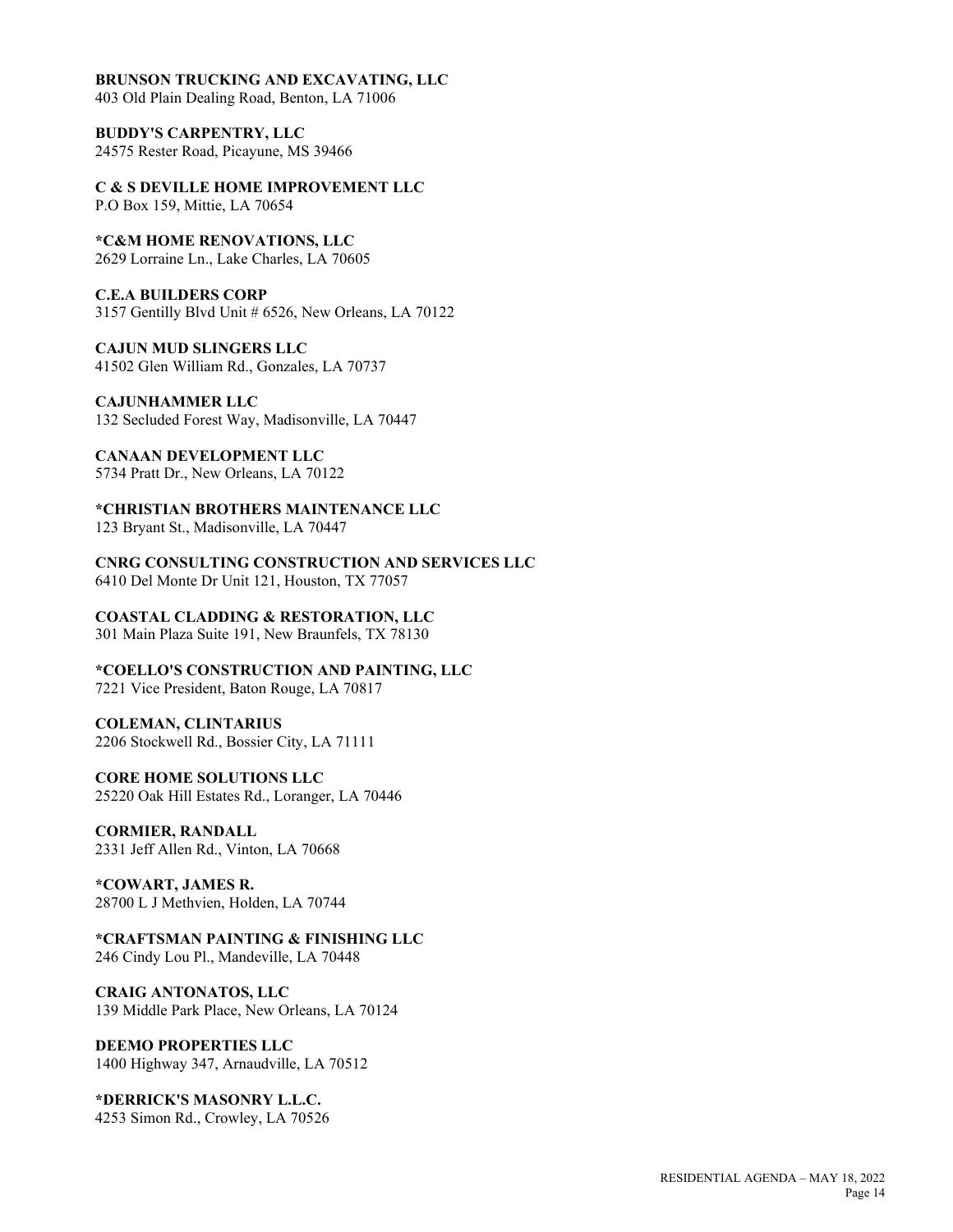#### **\*DJ GUILLORY CONSTRUCTION INC**

514 Verret Lane, Morgan City, LA 70380

**DOMINGUE HOME IMPROVEMENT GROUP, L.L.C.** 4487 Sugar Hollow Lane, Addis, LA 70710

**DUH COOYONS HANDYMAN, LLC** 623 S. Louise St., Jennings, LA 70546

**\*DUVON RENOVATION LLC** 3633 Delachaise Street, New Orleans, LA 70125

**E WICKER CONSTRUCTION LLC** 3848 Pasadena Dr., Baton Rouge, LA 70814

**EIGHTY-EIGHT CONSTRUCTION LLC** 5395 Barras St., Saint James, LA 70086

**ELEVATE ROOFING AND EXTERIORS, LLC** 10401 Goldsberry Rd., Shreveport, LA 71106

**\*EVERSCALE CONTRACTORS LLC** 3221 Hyman, New Orleans, LA 70131

**\*EXCELSIOR CONSTRUCTION LLC** 423 S Norman C Francis Pkwy., New Orleans, LA 70119

**FISHER ELECTRICAL SERVICES LLC** 17311 Les Chenier Blvd., Prairieville, LA 70769

**FLATLINE CONSTRUCTION AND RESTORATION LLC** 182 Pecan St., Lake Dallas, TX 75065

**\*FSC CONTRACTORS, LLC** 2247 Augusta Lane, Denham Springs, LA 70726

**\*GALLO'S HOME IMPROVEMENT AND REMODELING, LLC** P.O Box 320, Chalmette, LA 70044

**GDL2 ENTERPRISES LLC**

132 Royal Oak Dr., Slidell, LA 70460

**\*GEAUX BAYOU CONTRACTORS LLC** 1016 Lakeridge Lane, Lake Charles, LA 70605

**HAMMOND REAL ESTATE INVESTMENTS LLC** 1708 Celtic Dr., Marrero, LA 70072

**HAUSPRO, LLC** 33300 EGYPT LN STE A-400, Magnolia, TX 77354

**\*HINES QUALITY PAINTING LLC** 1835 Southpointe Dr., Apt. 3, Baton Rouge, LA 70808

**\*HOME IMPROVEMENT SOLUTIONS LLC** 10414 Tallowwood Ave., Baker, LA 70714

**HOME SURGEON LLC, THE** 13936 Heritage Oaks Dr., Baton Rouge, LA 70818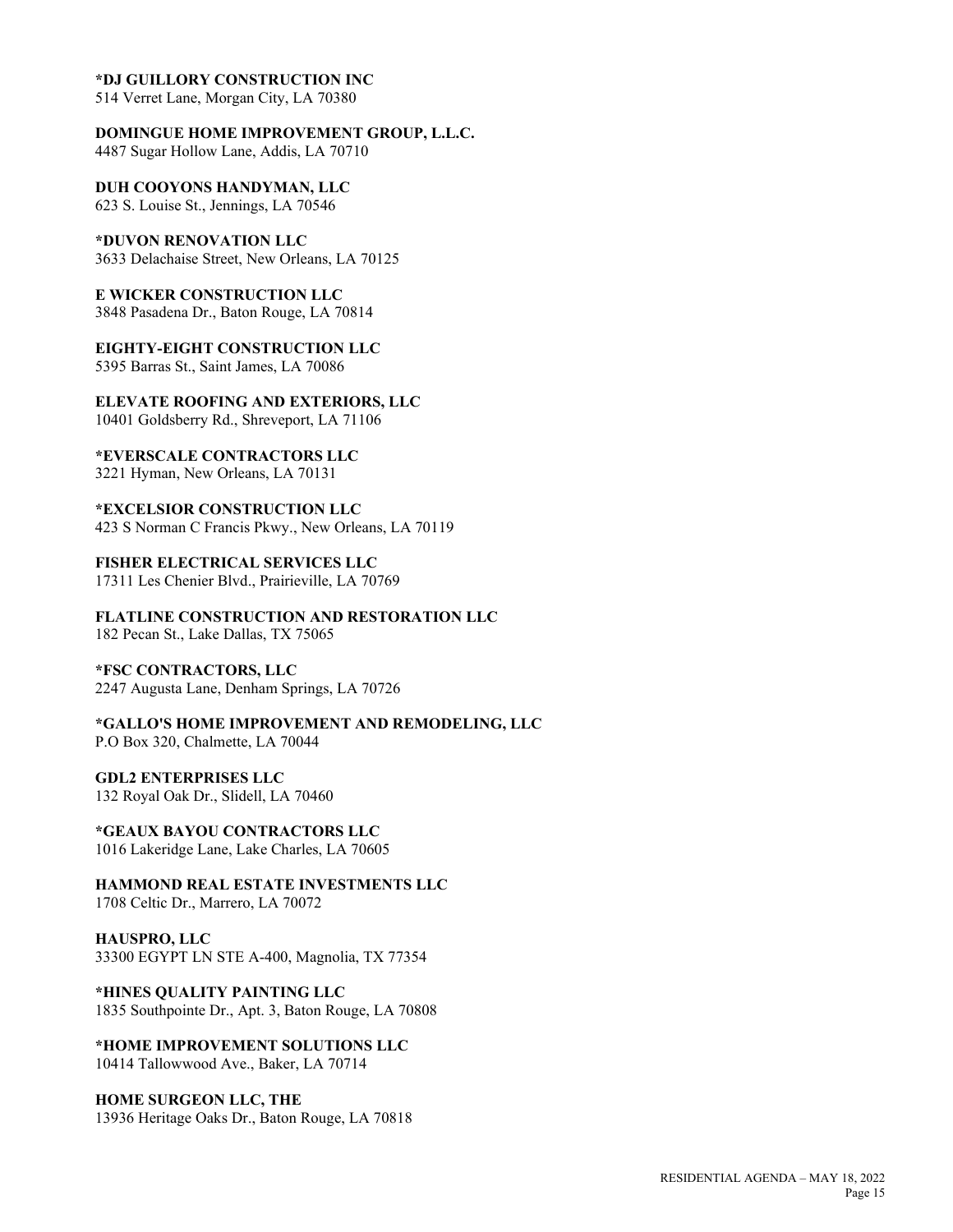#### **\*HONEST HANDYMAN, LLC, THE**

PO BOX 64912, Baton Rouge, LA 70896

**\*HOWARD & ASSOCIATES PROFESSIONAL PAINTING, INC.** 615A Central Avenue, New Orleans, LA 70121

**HUNTER VENTURES, L.L.C.** 17043 Monitor, Baton Rouge, LA 70817

**IBLIXT, LLC** 4405 Chilton Ln., Flower Mound, TX 75028

**\*INTUITIVE MANAGEMENT & CONSULTING FIRM, LLC** 3112 Keithway Dr., Harvey, LA 70058

**J MENDOZA CONSTRUCTION ENTERPRISE LLC** 2408 Idaho Ave. Apt.1, Kenner, LA 70062

**J. V. EBENEZER CONSTRUCTION LLC** 2875 Kaylin Dr., Shreveport, LA 71118

**\*J.I.B. ENTERPRISES, L.L.C.** 106 Rue Nuage, Carencro, LA 70520

**JARREAU'S PAINTING BY SHE, LLC** 303 Benjamin Street, New Roads, LA 70760

**\*JEANSONNE, KONNOR VICK** 10412 Parc Cella Ct., Denham Springs, LA 70726

**JEFF POOL CONSULTING LLC** P.O. Box 1748, Walker, LA 70785

**\*JNJ FENCING, LLC** 300 Glennhaven, Minden, LA 71055

**JOHN MO DEVELOPMENT, LLC** 25404 Hwy. 383, Kinder, LA 70648

**JOHNSON, ANDRE** 2029 Kaufman St., Baton Rouge, LA 70807

**JOHNSON, ROBERT ALLEN** 108 Jerome Ct., Houma, LA 70363

**JOHNSON, TYRONE JR.** 2536 Dolores Dr., Marrero, LA 70072

# **JR CERAMIC AND WOOD FLOORING, LLC**

304 Berkley Dr., New Orleans, LA 70131

# **JR HOME IMPROVEMENT SERVICES LLC**

5143 Foxglove Dr., Bossier City, LA 71111

#### **JRV SERVICES LLC**

11837 Bricksome Ave. Suite B, Baton Rouge, LA 70816

**JSL ENTERPRISE, LLC** 29051 Lauderdale Hwy, Elton, LA 70532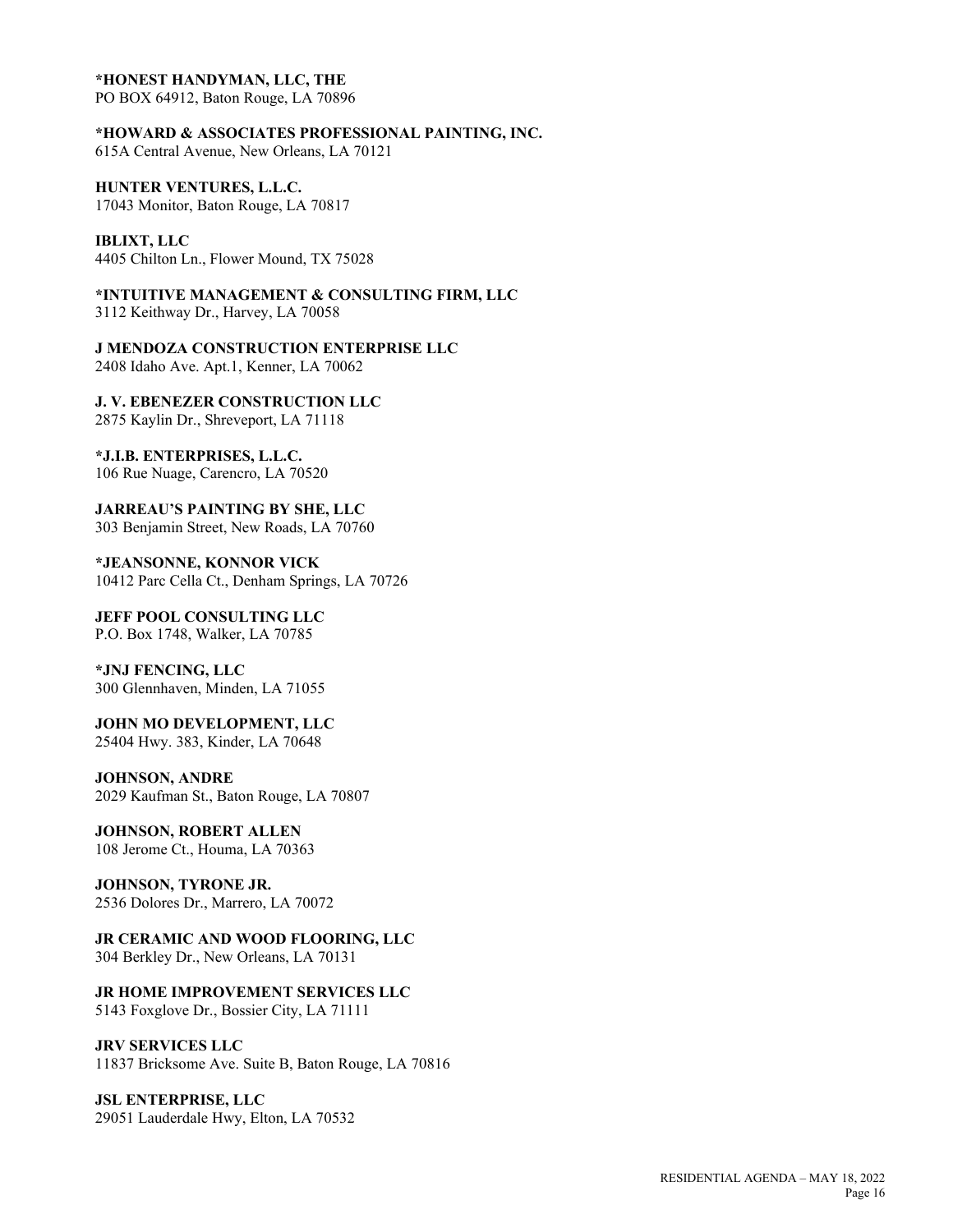#### **KIFF'S CONSTRUCTION LLC**

105 1/2 Sherwood Forest Dr., New Orleans, LA 70119

**\*KOALATY ROOFING AND CONSTRUCTION LLC**

17732 Highland Rd. Suite G228, Baton Rouge, LA 70810

**KUCUK, SERDAR** 4228 Montrachet Dr., Kenner, LA 70065

**\*LAY IT DOWN TILE LLC** 112 Elmwood, Lafayette, LA 70503

**LD STUCCO, L.L.C.** 16218 Wishing Stone Dr., Prairieville, LA 70769

**\*LIFETIME ROOFING LLC** 559 Riverview Dr., Baton Rouge, LA 70816

**\*LOPEZ M. CONSTRUCTION, LLC** 10850 Arnold Rd, Denham Springs, LA 70726

**M & A QUALITY REPAIRS, LLC** 36 Terrace Drive, Monroe, LA 71203

**\*MAN 2 CALL, LLC, THE** 600 Fairway Drive, La Place, LA 70068

**\*MASTER COLORS LLC** 12136 Elva Dr., Baton Rouge, LA 70816

**MASTER PRO CONSTRUCTION LLC** 12339 Oneal Rd., Gonzales, LA 70737

**MCCONNELL ROOFING & CONTRACTING LLC** 6668 Island Road, Jarreau, LA 70749

**MDR NOLA LLC** 700 Papworth Ave. Suite 101, Metairie, LA 70005

**MEDINA & RODRIGUEZ LLC** 72 Monterrey Ave., Kenner, LA 70065

**\*MITO'S REMODELING SERVICE LLC** 2411 Richland Ave Apt 127, Metairie, LA 70001

**MK DEVELOPMENT LLC** 3711 Inwood Drive, Lake Charles, LA 70605

**MUSE, KEITH** 4198 Highway 1042, Greensburg, LA 70441

**\*MZ CONTRACTOR, LLC** 509 Villanova Pl, Kenner, LA 70065

**NOLA WELDING WORKS LLC** 3713 West Loyola Drive, Kenner, LA 70065

**NORVELL, INC.** 1520 Lindberg Dr., Slidell, LA 70458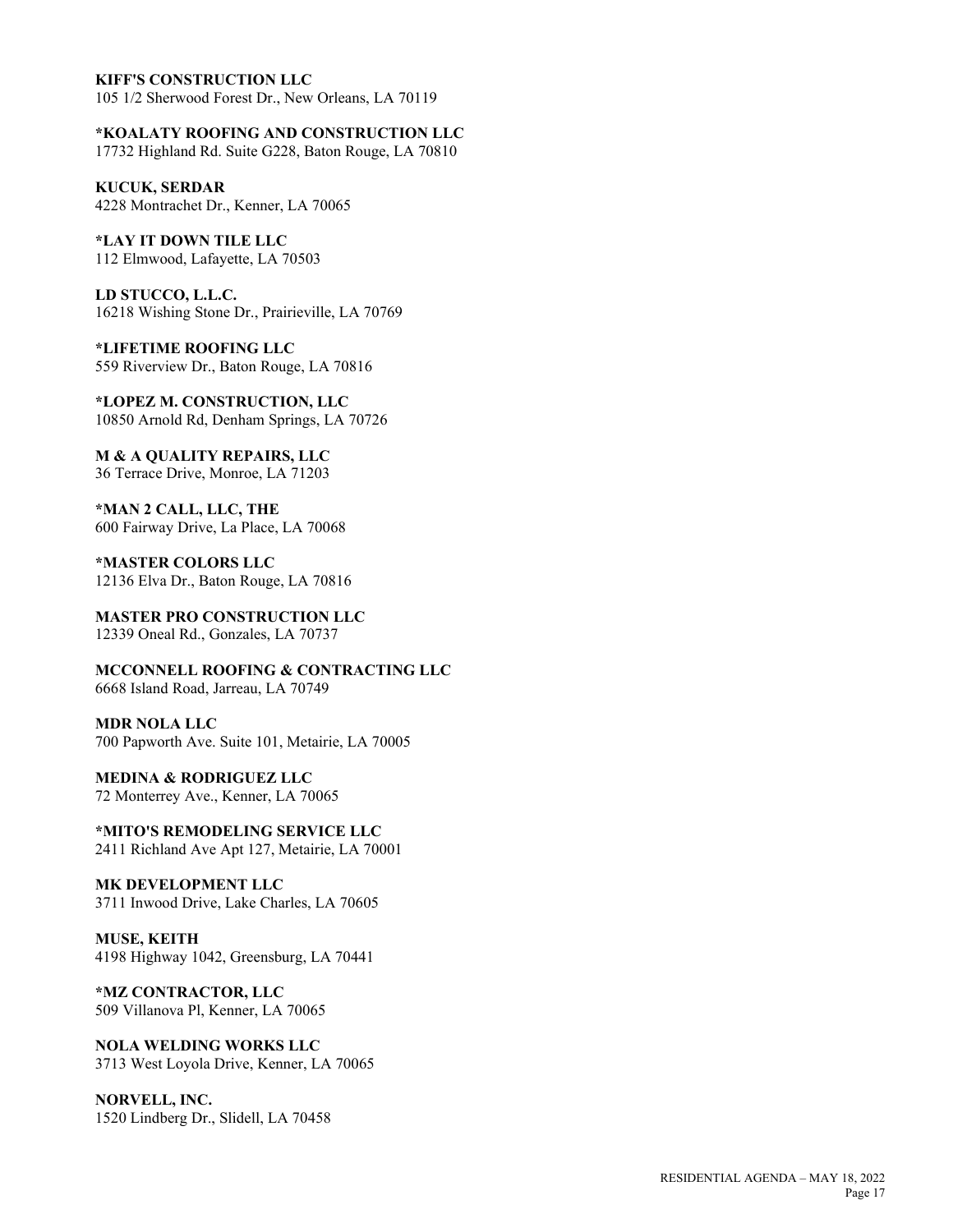#### **\*OLIVER DIAZ CONSTRUCTION LLC**

1452 Marcia Drive, Baton Rouge, LA 70815

**OTC-ON TIME CONSTRUCTION LLC**

5311 Duke, Hall Summit, LA 71034

**OUTDOOR CEDAR SOLUTIONS LLC** 531 Oak Ave., Westwego, LA 70094

**PALACE PROPERTY IMPROVEMENTS LLC**

15630 Rhonda Avenue, Baton Rouge, LA 70816

**PARAGON TECHNICAL SERVICES, INC.** 1820 N Greenville Ave STE 100, Richardson, TX 75081

**\*PATRIOT PAINTING SERVICE LLC** 500 Clyde Fant Pkwy. Ste 200, Shreveport, LA 71101

**\*PDI RENOVATIONS INC** 1819 W. Pinhook Road Suite 215, Lafayette, LA 70508

**PEL-PRO SERVICES LLC** 6010 N Lakeshore Dr., Shreveport, LA 71107

**\*PELTIER ENTERPRISES LLC** 609 Metairie Road #8215, Metairie, LA 70005

**PLATINUM BUILDERS GROUP LLC** 10830 Greenwell Springs Port Hudson Rd., Zachary, LA 70791

**PRECISION CONSTRUCTION & CARPENTRY, L.L.C.** 9658 Glennsade Ave., Baton Rouge, LA 70814

**PROFESSIONAL 360 SERVICES, LLC** 24421 Sanders Rd., Covington, LA 70435

**PURE CARE HOME SERVICE LLC** 2535 12Th Street, Alexandria, LA 71302

**QUALITY PROPERTY SERVICES L.L.C.** 14334 Parkmeadow Dr., Prairieville, LA 70769

**R&J CONCRETE COATINGS LLC** 21416 Wittie Road, Ponchatoula, LA 70454

**R. FLORES CONTRACTORS, LLC** 58065 Labauve St., Plaquemine, LA 70764

# **RAINWATER AND SONS ROOFING, INC**

6525 Mame Johnson Rd., Deridder, LA 70634

**RBZ INVESTMENTS LLC** 1306 McMillan Rd., West Monroe, LA 71291

**\*REDSTICK ROOFING SPECIALISTS LLC** 28675 Red Oak Dr., Walker, LA 70785

**RELIABLE ROOFING & RETRO FIT LLC** 12441 Chandler Blvd., Valley Village, CA 91607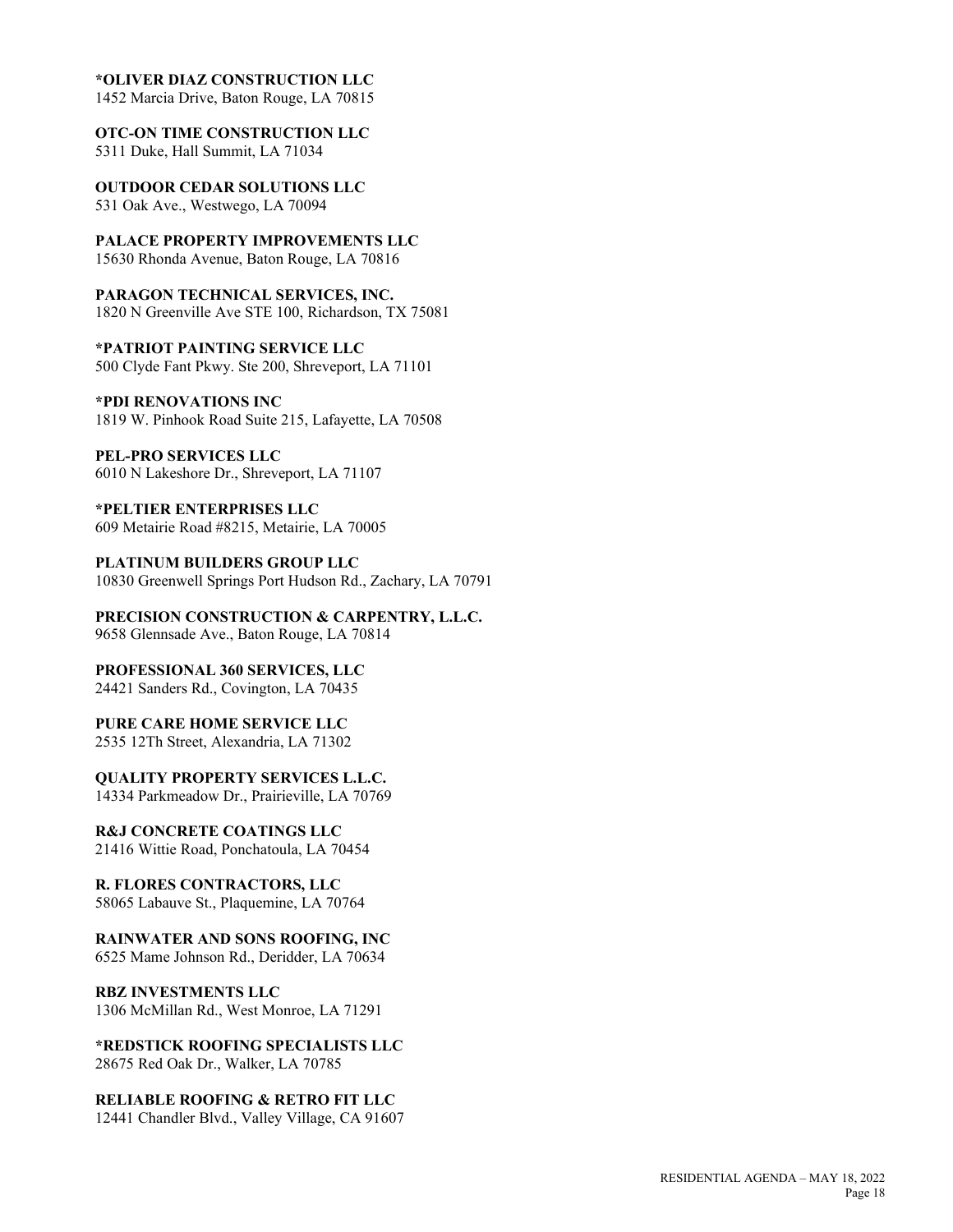#### **RICHARDSON, MARILYN LASHURN**

1309 N. Simmons St., Lake Charles, LA 70601

**\*RIGHT FLOORING SERVICES, LLC** 197 Wine Cup Way, Austin, TX 78737

**RIVER REGION HOME IMPROVEMENTS, L.L.C.** 3619 Cherry Street, New Orleans, LA 70118

**ROBERT'S HOME SOLUTIONS LLC** 100 Evangeline Trace, Belle Chasse, LA 70037

**\*ROME ROOFING & REPAIRS, LLC** 2205 6th St., Slidell, LA 70458

**\*ROOFCLAIM.COM, LLC** 1690 Roberts Blvd. Ste 112, Kennesaw, GA 30144

**RUBIN'S ROOFING & HOME IMPROVEMENT LLC** PO BOX 966, Carencro, LA 70520

**RYAN M CURTIS LLC** 5030 Houston Dr., Baton Rouge, LA 70809

**S.R.S. MAINTENANCE LLC** 18445 Sybyl Drive, Livingston, LA 70754

**SCHEXNAYDER CONSTRUCTION LLC** 650 Russo St. Lot #4, Berwick, LA 70342

**SCHEXNIDER INC** 17325 West La Hwy. 700, Kaplan, LA 70548

**SGF ENTERPRISES LLC** 4524 Meadowdale St., Metairie, LA 70006

**SILVERMAN, JONATHAN E.** 6018 Constance St., New Orleans, LA 70118

**\*SJB RENOVATION LLC** 4136 Delaware Ave. Apt C., Kenner, LA 70065

**SKIPPER FRANK, CONTRACTOR LLC** 1204 Fifth Street, Patterson, LA 70392

**\*SLIDELL CHRISTIAN HANDYMAN LLC** 1017 Maris Stella Ave., Slidell, LA 70460

**\*SMITTY'S ELECTRIC, L.L.C.** PO Box 1086, Independence, LA 70443

**\*SOCO CONSTRUCTION LLC** 12241 Industriplex Blvd. Ste D, Baton Rouge, LA 70809

**\*SOEL CONSTRUCTION LLC** 143 Lacroix Rd., Pineville, LA 71360

**\*SOUTHERN ACCENTS REMODELING, LLC** 114 Emerald Valley Dr., Covington, LA 70435